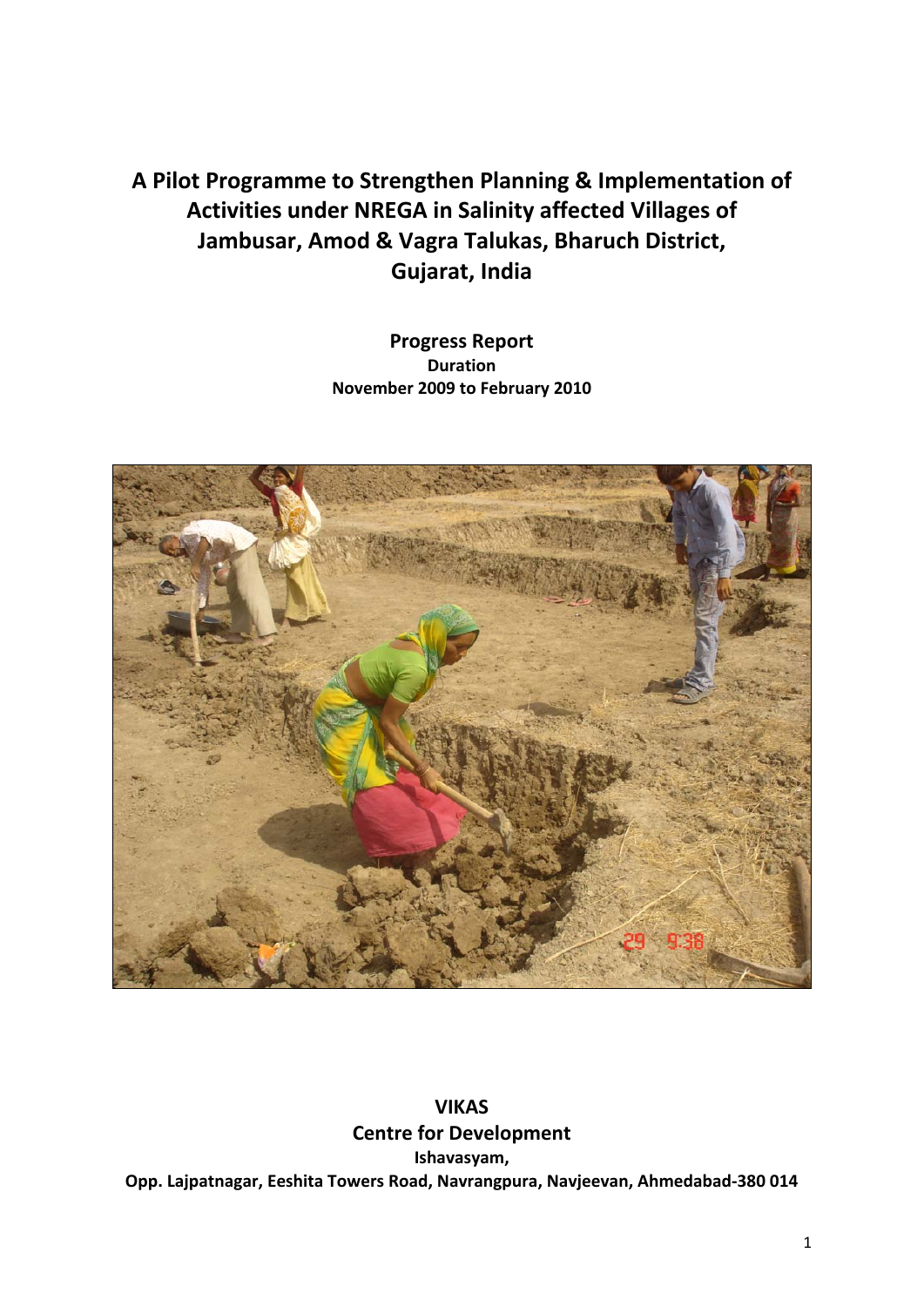## **Spiralling out of poverty & salinity**

## **Use of resources under NREGA to address the issues of poverty in salinity affected coastal regions of Bharuch district:**

## **1.0 Background:**

VIKAS has long term involvement (three decades) in facilitating freedom of bonded agriculture labours (20,000 families) living in coastal villages of Bharuch district.

Macro-economic changes combined with intensive educational empowerment followed by strong focus on accessing means of production (wastelands, village ponds, surplus agriculture land) and wealth generation activities by providing technological/credit inputs (SAVE & Lok Vikas Nidhi) have resulted in freeing of about 12,000 families over a period of last 10 years. However there are still about 8,000 bonded families having collective debt of Rs. 5.6 Crore waiting to be free from this inhuman cycle of borrowing and bondage.

VIKAS sees combined use of NREGA & RIT as an opportunity to address this unfinished task.

In order to realise this objective VIKAS with the support from Costal Salinity Prevention Cell (CSPC) (October 2009) & SAVE the Children (June 2009) initiated a pilot project.

## **2.0 Work carried out:**

Under the programme the focus has been on facilitating access of poor to resources under NREGA as legitimate entitlements leading to development of productive assets aimed at reducing their vulnerability.

This is being achieved by

- Creating local institutional mechanism,
- Providing technical services in preparing and implementing village specific plans
- Facilitating joint use of provisions of NREGA & RTI Act by poor to get entitlements & dues

For this VIKAS created

- Technical resource group at regional level covering 120 villages
- Four Community organisers each covering 30 villages
- 40 Development activists each covering three villages

## **2.1 The activities carried out under the Programme:**

Following is a set of activities carried out over the programme period.

#### **May 2009**

During this month meetings were organised with District Development Officer, Bharuch District to solicit the mandate and support to initiate the programme. As a result of this, DDO requested VIKAS, as pilot effort, to identify set of villages were people would be interest in taking advantage of the scheme. The general impression in the Government administration was that though Government wants to initiate the activities local people do not come for the work.

Based on our suggestions DDO instructed Taluka` Development Office, Jambusar to initiate work in nine villages. VIKAS organised meetings with representatives of Janshakti Parishad & leaders from the selected nine villages to ascertain the need of local people.

After much effort work in eight out of nine villages was carried out.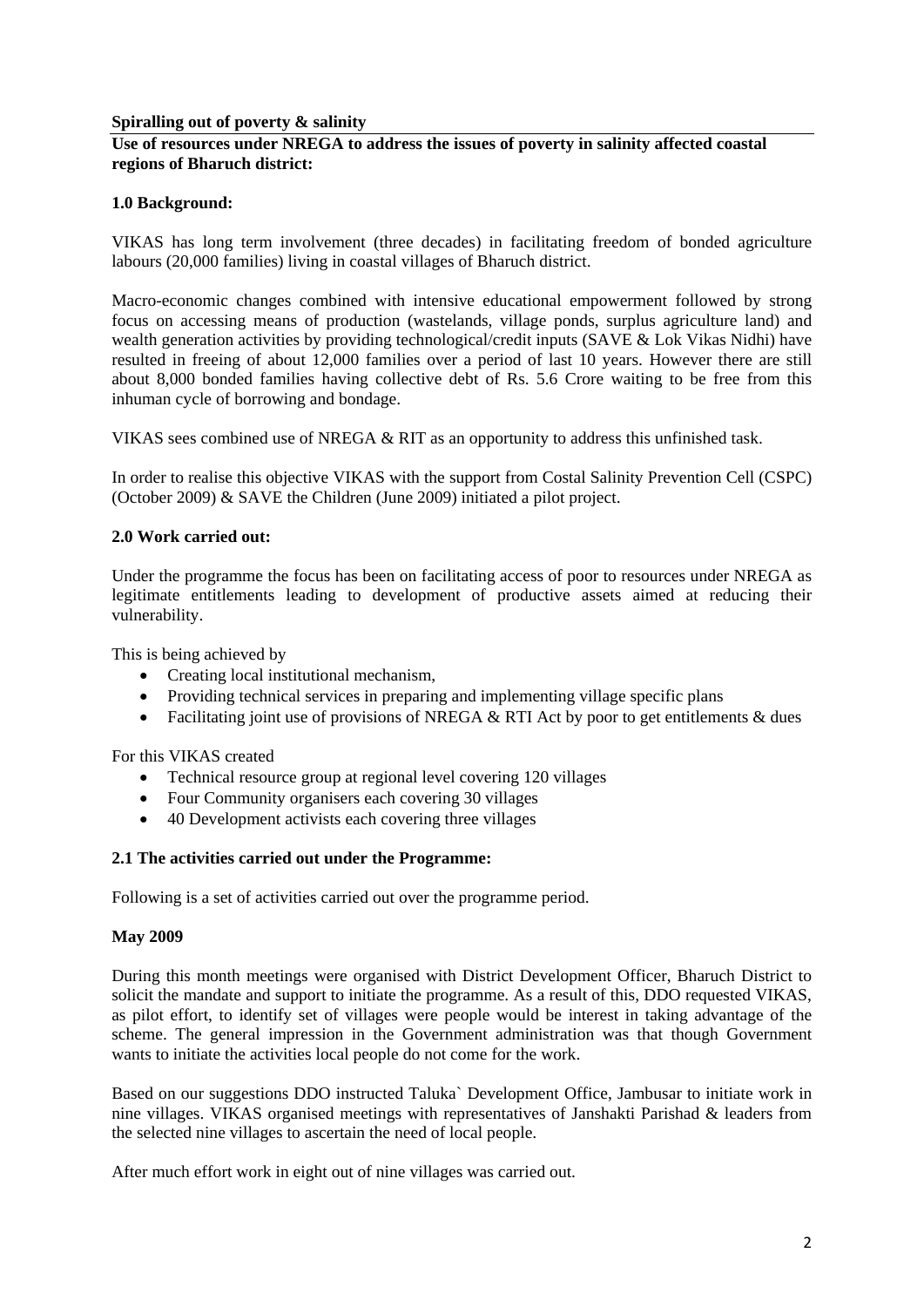Due to intensive mobilisation of local people and involvement of team of VIKAS people participated in the programme in large numbers. (Exceeding the expectations of district development administration) Efforts were also made to ensure timely and full payment to workers.

|                | Village        | Women | Men          | Total  |
|----------------|----------------|-------|--------------|--------|
| 1              | Kalak          | 1054  | 983          | 2037   |
| $\overline{2}$ | Sardarpura     | 570   | 620          | 1190   |
| 3              | Vanseta        | 312   | 306          | 618    |
| 4              | Tundaj         | 370   | 358          | 728    |
| 5              | Tankari        | 4227  | 4091         | 8318   |
| 6              | Sigam          | 340   | 297          | 637    |
| 7              | Gulal          | 428   | 380          | 808    |
| 8              | Thakor Talavdi | 230   | 221          | 451    |
| 9              | Vavli          | 0     | $\mathbf{0}$ | 0      |
| Total          |                | 7,531 | 7,256        | 14.787 |

#### **The village-wise generation of person days:**

#### **June 2009**

In the second phase, meetings were organised with the representatives of Parishads of Jambusar, Amod and Vagra taluka to share the experience of Jambusar taluka and also plan out similar activities for all the three talukas at a larger scale.

One of the major issues was soliciting demand for work from local people. It was observed that local people were sometimes not enthusiastic about participation mainly because of delayed and incomplete payment against the work. VIKAS ensured them of intensive follow up with the Government and requested members of Parishad to carry out major campaign to solicit demand for work. A survey form was canvassed in all the 120 villages and as a result demand for work was collected from 44 villages from three talukas. The details are as under:

| Summary of demand for work received |               |                       |       |      |                      |  |
|-------------------------------------|---------------|-----------------------|-------|------|----------------------|--|
| Sr. No.                             | <b>Taluka</b> | <b>Total Villages</b> | Women | Men  | <b>Total Workers</b> |  |
|                                     | Jambusar      | 22                    | 1044  | 1125 | 2169                 |  |
| $\mathcal{D}$                       | Amod          |                       | 129   | 134  | 263                  |  |
|                                     | Vagra         |                       | 678   | 701  | 1379                 |  |
| <b>Total</b>                        |               |                       | 1851  | 1960 | 3811                 |  |

After receiving applications from 44 villages detailed planning exercise for 16 villages was carried out. This included wasteland development and mangrove plantation as well as development of individual land of BPL families belonging to Schedule Tribe. On 24<sup>th</sup> June 2009 the District Planning Board approved the proposal amounting to Rs. 108.29 lac.

## **August 2009**

During this month, due to insufficient rains in Gujarat, Government of Gujarat started an intensive programme to build *Bori Bandh* in a campaign mode throughout the state. VIKAS organised major meetings with representative of Parishads & Gujarat Land Development Corporation.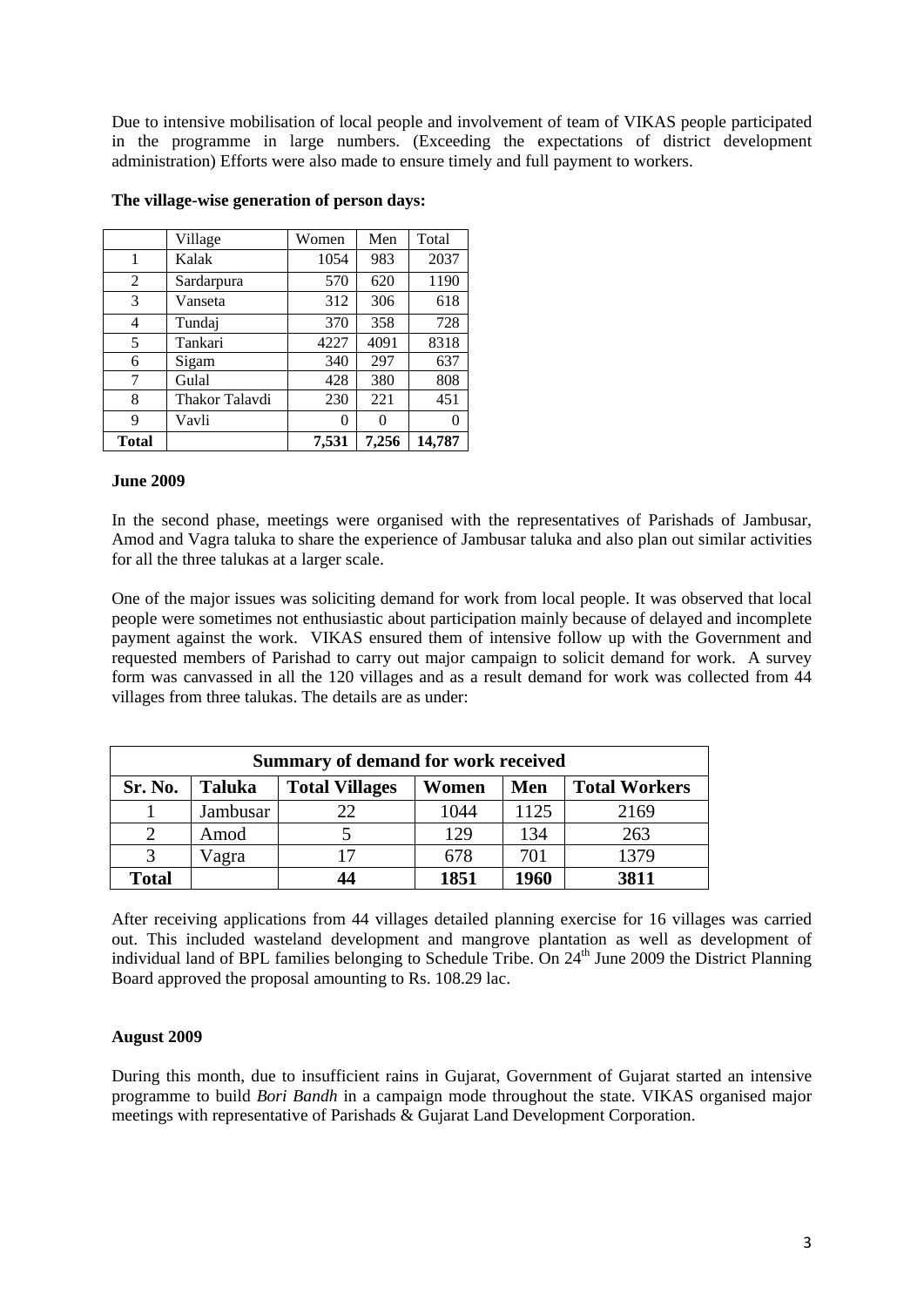## **September 2009**

This month was market with unearthing of a major fraud in implementation and payment of wages, committed by village Sarpanch, Talati, and Postmaster of Ora village. Money in the name of local laboureres who were Chakars (Bonded Labourers) was wrongfully taken away by the officials. The complaint under RTI was by cadres of Parishad against the earring officials and finally they were put behind the bars by DDO, Bharuch district.

Note: From post office A/c of two tribal labourers, amount of Rs.7,956/- was wrongly taken out by officials. Police case was filed by the local people. Village Sarpanch, Talati and Post Master were kept in jail for three days.

## **October 2009**

During this month survey was carried out to assess the development potential of land received by BPL tribal families from Government. This was followed by preparing planning and facilitation of allocation of funds through Gujarat Land Development Corporation to develop these plots of land. Total fund allocated for the activity to be carried out on land belonging to 182 families is to the tune of Rs. 52.00 lac.

The work carried out during this month under NREGA.

|  |           | Taluka   Total Villages   Men   Women   Total Person Days   Total families |  |
|--|-----------|----------------------------------------------------------------------------|--|
|  | 7476 7725 | 15201                                                                      |  |

## **November 2009**

During this month a second campaign to solicit demand or work was carried out in 120 villages. Based on the response detailed long term planning for 15 additional villages was carried out.

| Sr.<br>No.               | Date         | Participants | Trainer                                        | Remark                                                                                                                  |
|--------------------------|--------------|--------------|------------------------------------------------|-------------------------------------------------------------------------------------------------------------------------|
| 1                        | $8th$ Nov.   | 96           | Mikal, Badribhai,<br>Jayantibhai, Jesangbhai   | VIKAS - Vagra, Lok Vikas Parishad -<br>and Shantigram Nirman - Amod<br>Jointly<br>arranged the<br>Training<br>Programme |
| 2                        | $26/27$ Nov. | 19           | Harineshbhai Pandya                            | Training given to Project Officers and<br>Cluster Coordinators of VIKAS :<br>NREGA and WASMO team                       |
| 3                        | $15/16$ Nov. | 40           | Harineshbhai Pandya,<br>Panktiben              | VIKAS - Development Activitist,<br>of Janshakti<br>Parishad.<br>leaders<br>Jambusar and Lok Shakti Parishad -<br>Amod   |
| $\overline{\mathcal{A}}$ | $16/17$ Nov. | 35           | Harineshbhai Pandya,<br>Pratapbhai, Jesangbhai | VIKAS :<br>Development Activists<br>NREGA and leaders of Lok Vikas<br>Parishad - Vagra                                  |

## **December 2009**

An awareness campaign was organised from 1st December 2009 to 21st December 2009 (for 21 days). For dissemination of information on NREGA and RTI Act material like posters, handouts etc. were developed. During the campaign, list of 2,220 families without having job cards was prepared. Supports have been given to those families for availing job cards. Moreover, 883 people have done applications for seeking work under NREGA. Our NREGA team members are supporting them for availing work through coordination with Gram Panchayat.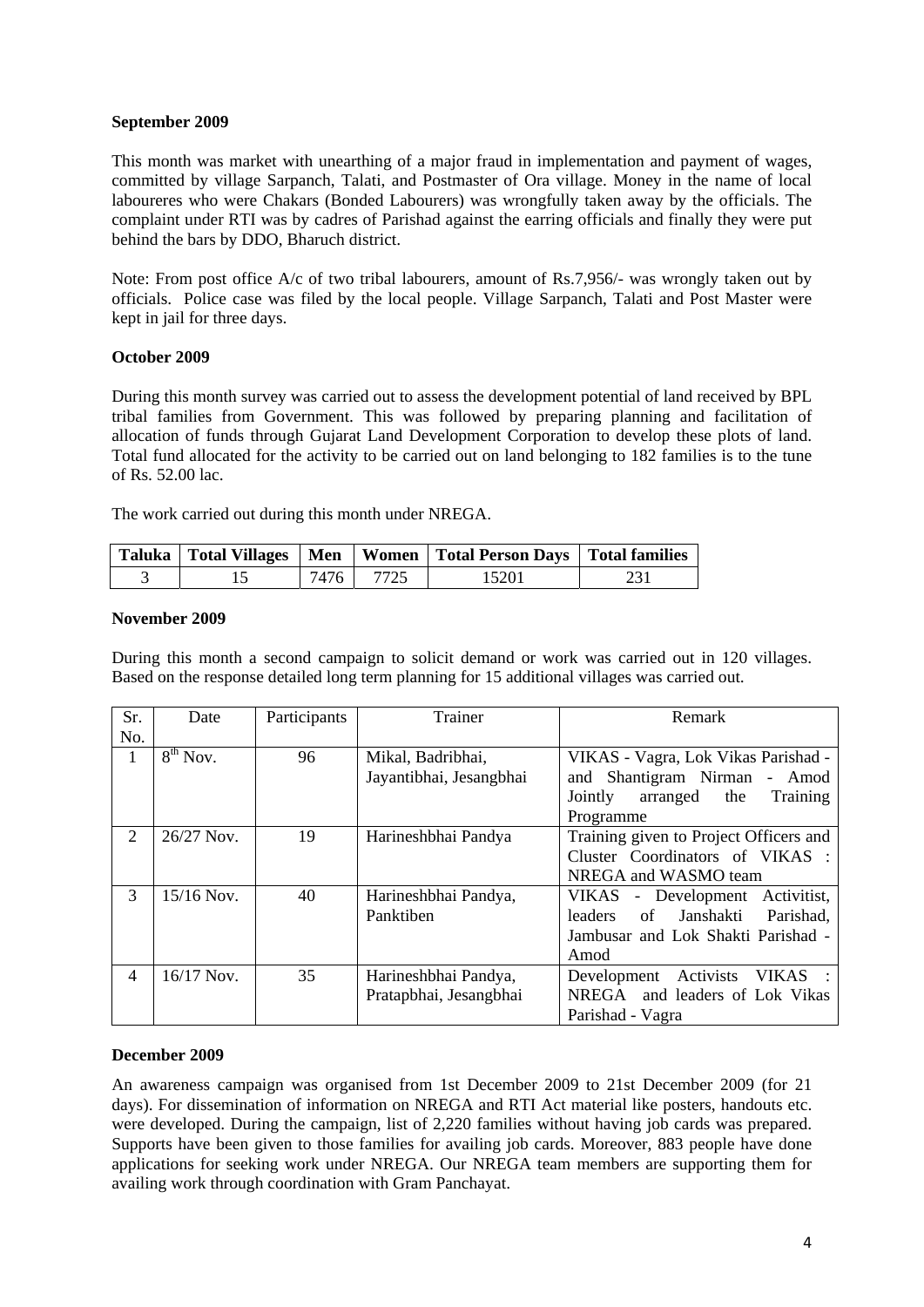| <b>Awareness material Developed</b> |                                                       |                  |  |  |  |
|-------------------------------------|-------------------------------------------------------|------------------|--|--|--|
| Sr. No.                             | <b>Details of Printed Material</b>                    | <b>Total No.</b> |  |  |  |
|                                     | Pamphlets on NREGA Act                                | 10000            |  |  |  |
| 2                                   | Applications forms for issuing new job cards          | 10000            |  |  |  |
| 3                                   | Application forms for requirement of work under NREGA | 6000             |  |  |  |
| 4                                   | Large posters of Bharuch District Panchayat           | 1500             |  |  |  |

After campaign in 120 villages on NREGA and RTI Act, coordination was done with Village Panchayat Talati and out of 2,220 applications, 970 new job cards were issued to those labourers who were not having job cards.

## **January 2010**

DDO, Bharuch requested VIKAS to prepare mangrove plantation project covering 20 coastal villages. Further, the work on land belonging to 182 tribal BPL families supported by GLDC continued.

| Work carried out under NREGA during January      |                                    |  |  |  |
|--------------------------------------------------|------------------------------------|--|--|--|
| <b>Issuing new job cards</b>                     | Jambusar - 40, Amod - 55 $\&$      |  |  |  |
|                                                  | Vagra - $45$                       |  |  |  |
|                                                  | Total - 140 new job cards issued.  |  |  |  |
|                                                  | Application for Job cards -        |  |  |  |
|                                                  | 122 families applied for work:     |  |  |  |
|                                                  | (Jambusar: 91 families,            |  |  |  |
|                                                  | Amod: 21 families)                 |  |  |  |
| <b>Planning Meeting for NREGA with Parishads</b> | Parishad Members Present -         |  |  |  |
|                                                  | Jambusar 7, Amod - 5               |  |  |  |
|                                                  | Total - 12 Members                 |  |  |  |
| Planning meeting with DRDA & GLDC                | Present members of Parishad -      |  |  |  |
|                                                  | Jambusar -4, Vagra - 32,           |  |  |  |
|                                                  | Total 36 members                   |  |  |  |
| <b>Employment generated under NREGA</b>          | Jambusar - Women - 839, Men -      |  |  |  |
|                                                  | 940 Total 1,779 (551 families)     |  |  |  |
|                                                  | Amod Women - 6, Men - 5            |  |  |  |
|                                                  | Total 11 (3 families)              |  |  |  |
| <b>Carry out planning on Ceiling Land</b>        | In collaboration with GLDC work    |  |  |  |
|                                                  | permission has been taken for      |  |  |  |
|                                                  | carrying out activities on land of |  |  |  |
|                                                  | 182 farmers. Out of them, work is  |  |  |  |
|                                                  | in progress in four villages.      |  |  |  |

## **February 2010**

As a part of NREGA work in Jambusar, Amod and Vagra, Village plan was prepared for seven villages. The approval of respective *Gram Sabhas* is awaited*.*

| The work carried out under NREGA during February                                            |                                                                            |  |  |  |  |
|---------------------------------------------------------------------------------------------|----------------------------------------------------------------------------|--|--|--|--|
|                                                                                             | - Jabmusar - 35, Amod - 25 & Vagra - 281 Total - 341 new job cards issued. |  |  |  |  |
| <b>Issuing new job cards</b>                                                                | Application for Job cards                                                  |  |  |  |  |
|                                                                                             | 75 families applied for work: (Jambusar: 45 families, Amod: 30 families)   |  |  |  |  |
| Members Present: 70 people from Jambusar, Amod (Nahiyer) & 104<br><b>Meeting with NREGA</b> |                                                                            |  |  |  |  |
| members, Ceiling land                                                                       | members at Vagra Total : 174 members were present                          |  |  |  |  |
| owner farmers and                                                                           |                                                                            |  |  |  |  |
| <b>Parishad Members</b>                                                                     |                                                                            |  |  |  |  |
| <b>Meeting with NREGA</b>                                                                   | Members Present: 70 people from Jambusar, Amod (Nahiyer) & 104             |  |  |  |  |
| members, Ceiling land                                                                       | members at Vagra Total : 174 members were present                          |  |  |  |  |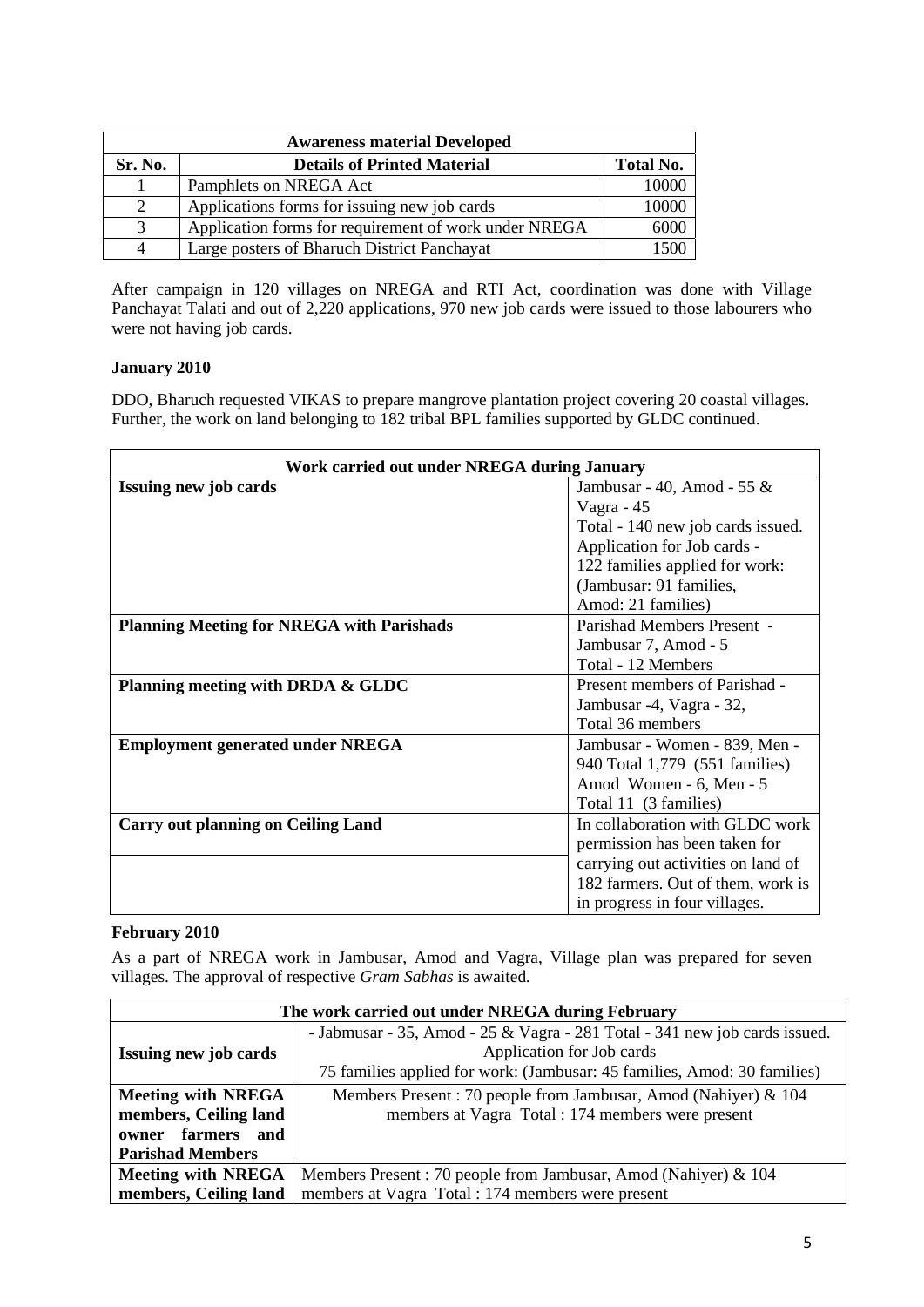| and<br>farmers<br>owner     |                                                                       |
|-----------------------------|-----------------------------------------------------------------------|
| <b>Parishad Members for</b> |                                                                       |
| planning of work to be      |                                                                       |
| carried out                 |                                                                       |
| <b>Employment</b>           | Jambusar: Women-60, Men-59 Total 110 (41 Families and 726 person days |
| generated under             | Amod: Women-48, Men-45 Total 93 (31 Families and 1915 person days:    |
| <b>NREGA</b>                | Vagra: Women-58, Men-66 Total 124 (29 Families and 595 person days    |
| <b>Village Plans</b>        | Jambusar: 6 Villages Plans                                            |
| prepared under              | 2 Villages<br>Amod:                                                   |
| <b>NREGA</b>                | 3 Villages Total : 11 Villages<br>Vagra :                             |

Further, on 15th February, 2010, 44 members, labourers of Ora village and members of Lok Parishads –Jambusar, Amod & Vagra together organised a rally from office of Collector to DDO Bharuch district and hunger strike. Following this act of assertion Sarpanch resigned.

## **Way Forward:**

The support from District Development officers (DDO), sound community mobilization & organisation (Taluka level Parishads of ALs) combined with technical support from the team has helped in creating a vibrant institutional mechanism which ensures effective implementation of programme objectives. This needs to be nurtured and strengthen for a long term institutional sustainability of the process.

Following specific Programme activities proposed to be taken up:

## 1. **Santhani ni Jamin**

Development of **651 acres** land given to **218** schedule tribe (ST), Below Poverty Line (BPL), agriculture laboureres families by the Government

## 2. **Development of Wasteland**

1140 acre saline wasteland given to **400** schedule tribe (ST), Below Poverty Line (BPL), agriculture laboureres families by the Government

## 3. **Mangrove regeneration**

100 ha. of mangrove plantation in 20 coastal villages of the region

All the three above mentioned activities would be developed with leveraging resources under NREGA. For this District Development Officer has shown positive interest.

| Sr.            | Particulars    | Land      | of<br>N <sub>0</sub> | Estimated    | <b>NREGA</b> | People's     | External     |
|----------------|----------------|-----------|----------------------|--------------|--------------|--------------|--------------|
| No.            |                | Area      | Families             | amount (Rs.) | Rs. In       | Contribution | Contribution |
|                |                |           |                      | lac          | Lac          |              |              |
| 1              | ni<br>Santhani | 651 acres | 218                  | 30.00        | 21.50        | 3.50         | 5.00         |
|                | Jamin          |           |                      |              |              |              |              |
| $\overline{2}$ | <b>IWDP</b>    | 200 acres | 150                  | 50.00        | 35.00        | 5.00         | 10.00        |
| 3              | Mangrove       | 1000      | 500                  | 200.00       | 185.00       | 5.00         | 10.00        |
|                |                | acres     |                      |              |              |              |              |
| $\overline{4}$ | Institutional  | Three     |                      | 30.00        |              |              | 30.00        |
|                | strengthening  | local     |                      |              |              |              |              |
|                |                | Parishads |                      |              |              |              |              |
| 5              | Total          |           |                      | 310.00       | 241.50       | 13.50        | 55.00        |
|                | $\%$           |           |                      | 100.00%      | 77.90%       | 4.35%        | 17.74%       |
|                | distribution   |           |                      |              |              |              |              |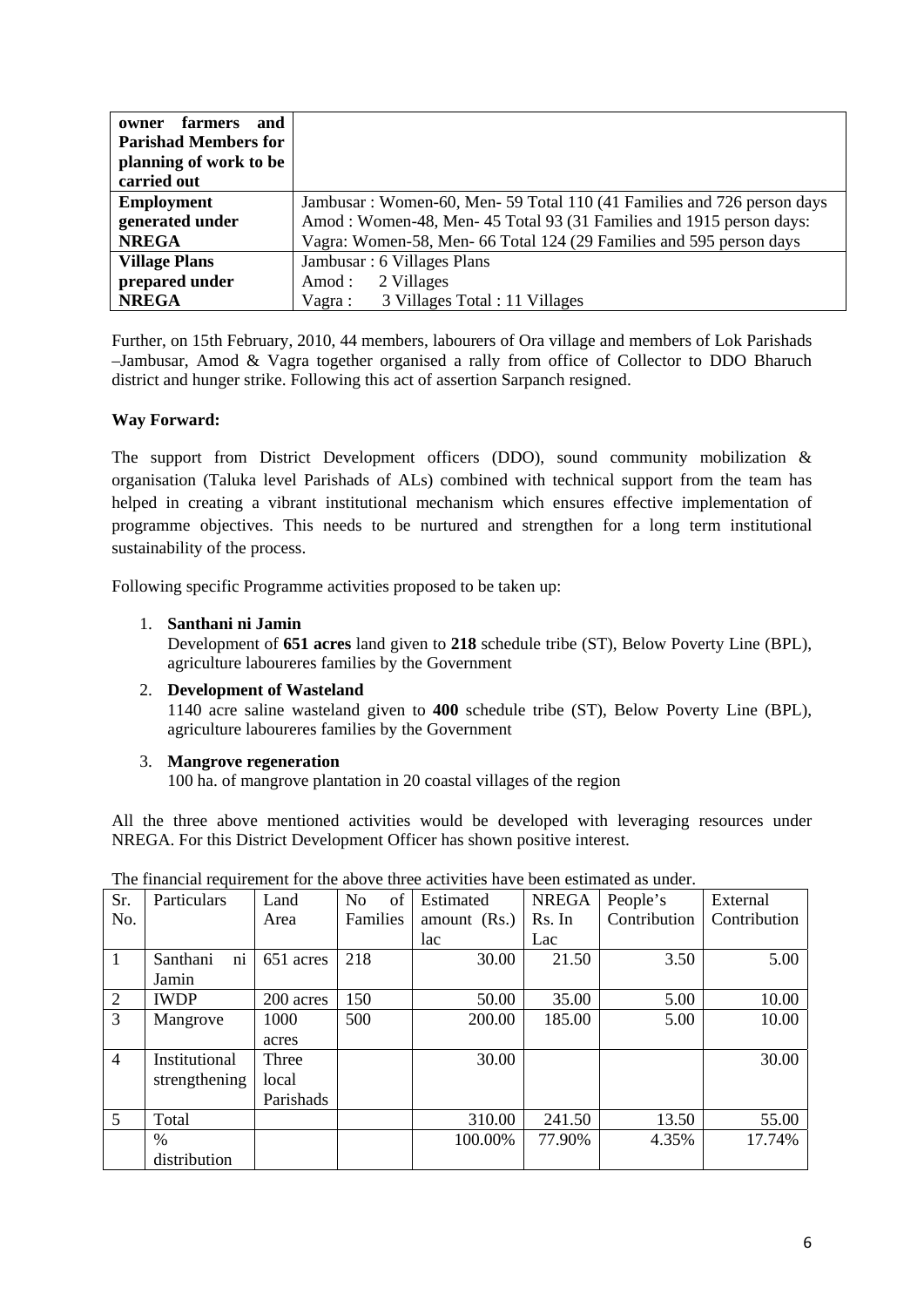**Annexure : Case Study**

**Name: Rathod Jiviben Madhavbhai Age: 55 years. Widow Village: Samoj, Taluka: Jambusar, District: Bharuch Family Details: Four members (Self, 2 Sons & 1 Daughter)**



Jiviben was working as a *Panihari* at the house of village sarpanch and received of Rs.200/‐ per month as wages. Government provided 2.5 acre land with survey no. 353 under redistribution of agriculture land, collected under rural land ceiling Act. That land was lying unutilized since long.

Team members of VIKAS came to know about the dire economic situation of Jiviben. Further, upon inquire team members of VIKAS found out that though job card has been issued to Jiviben but are unlawfully kept by the Post master. After rigorous follow up with post master, Jiviben got back her job card.

Similarly VIKAS also helped Sitaben, Ranjitbhai, Sonaben and Dhulabhai of Samoj Village in getting their job cards back and in the process created greater understanding and awareness among local people about their rights and entitlement available under NREGA.

Till date totally 20 days of work has been completed on the land belonging to Jiviben resulting into income of Rs. 5,500/‐. This would improve the condition of her farm as well as her economic condition in long run.

| Name:                  | Kanchanbhai Punabhai Vasava              |  |
|------------------------|------------------------------------------|--|
| Age:                   | 60 Years (Widower) Caste: Schedule Tribe |  |
| Village:               | Tegva, Taluka Amod, District Bharuch     |  |
| <b>Family Details:</b> | Three members (Self, 1 son, 1 daughter)  |  |

Kanchanbhai, a widower stays with his son and a daughter (ages; 17 and 10 years respectively) in Tegva Village of Amod taluka. They were engaged in fire wood cutting activity. Whenever need arises, they had to go to another village in search of labour work. Normally, Kanchanbhai also takes along his daughter, who was studying in grade V. In order to support her family, she stopped going to school and started working in fields.



On becoming aware of the situation of Kanchanbhai's family, VIKAS advised Kanchanbhai to work on ceiling land provided to him by the Government. VIKAS suggested to him that through using resources under NREGA he would be able to work on his own land as well as ensure continuation of studies of his daughter.

Kanchanbhai accepted the suggestions and initiated activities like Baval cutting, land cleaning and constructing of farm bunding on his own land from  $25<sup>th</sup>$  January, 2010. This generated income for him as well as his daughter rejoined the school.

| Name:                  | Kabhai Sursangbhai Rathod                      |
|------------------------|------------------------------------------------|
| Age:                   | 57 Years Caste: Schedule Tribe                 |
| Village:               | Ranad. Taluka Amod. District Bharuch           |
| <b>Family Details:</b> | Six members (two male, two female, 2 children) |

Kabhai was engaged as *Chakar* (contracted Labour) with a farmer with large landholding for duration of six months at a monthly salary of Rs.1,000/-. Under the guidance of VIKAS through NREGA Kabhai has started agriculture work in the land received from Government. This has generated employment for 11 persons including four members of Kabhai's family.



This has resulted in freeing of Kabhai's wife and daughter from being *Panhiari* and two other children stopped going for agriculture work in cotton field.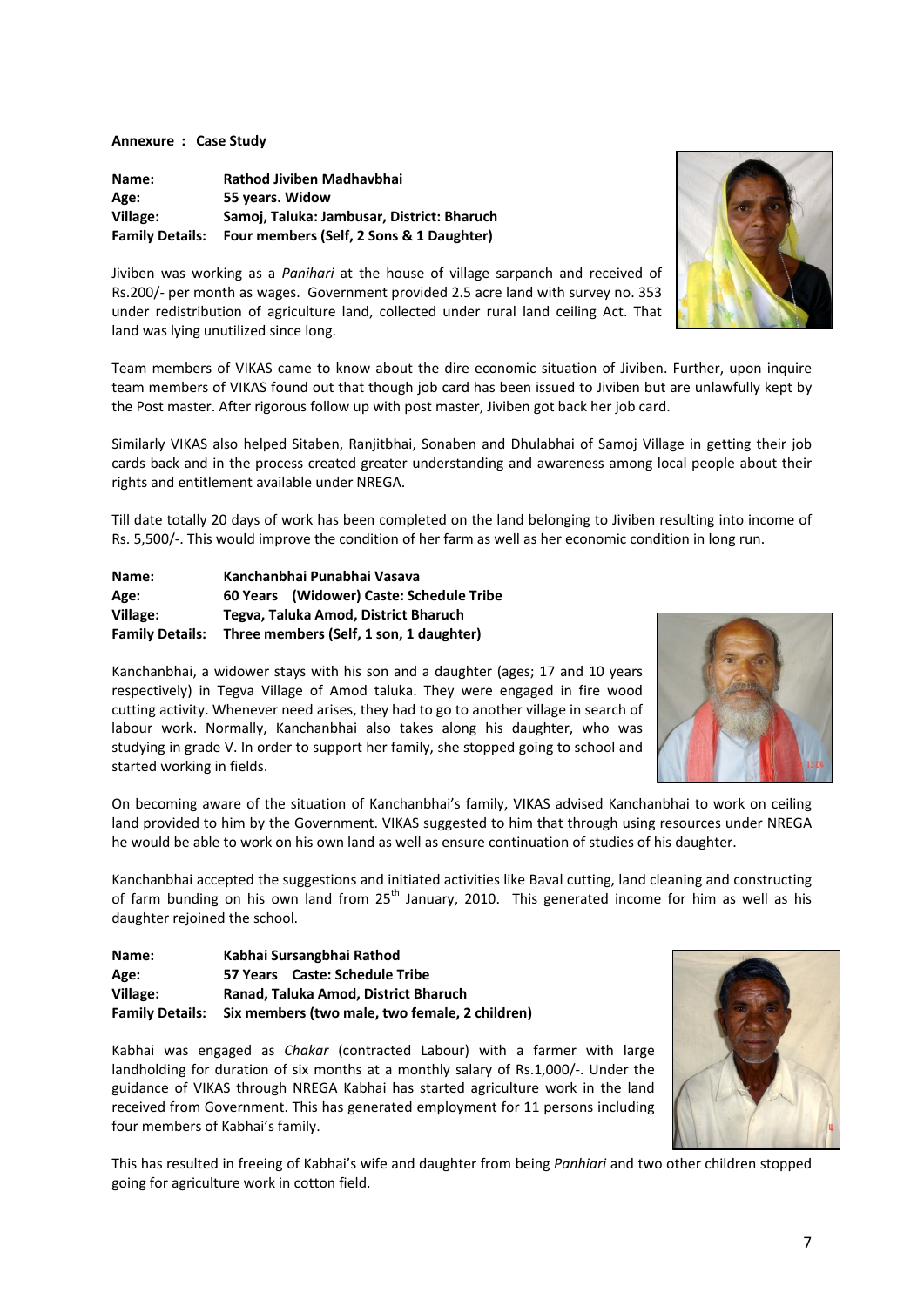# **Photographs of work under NREGA**















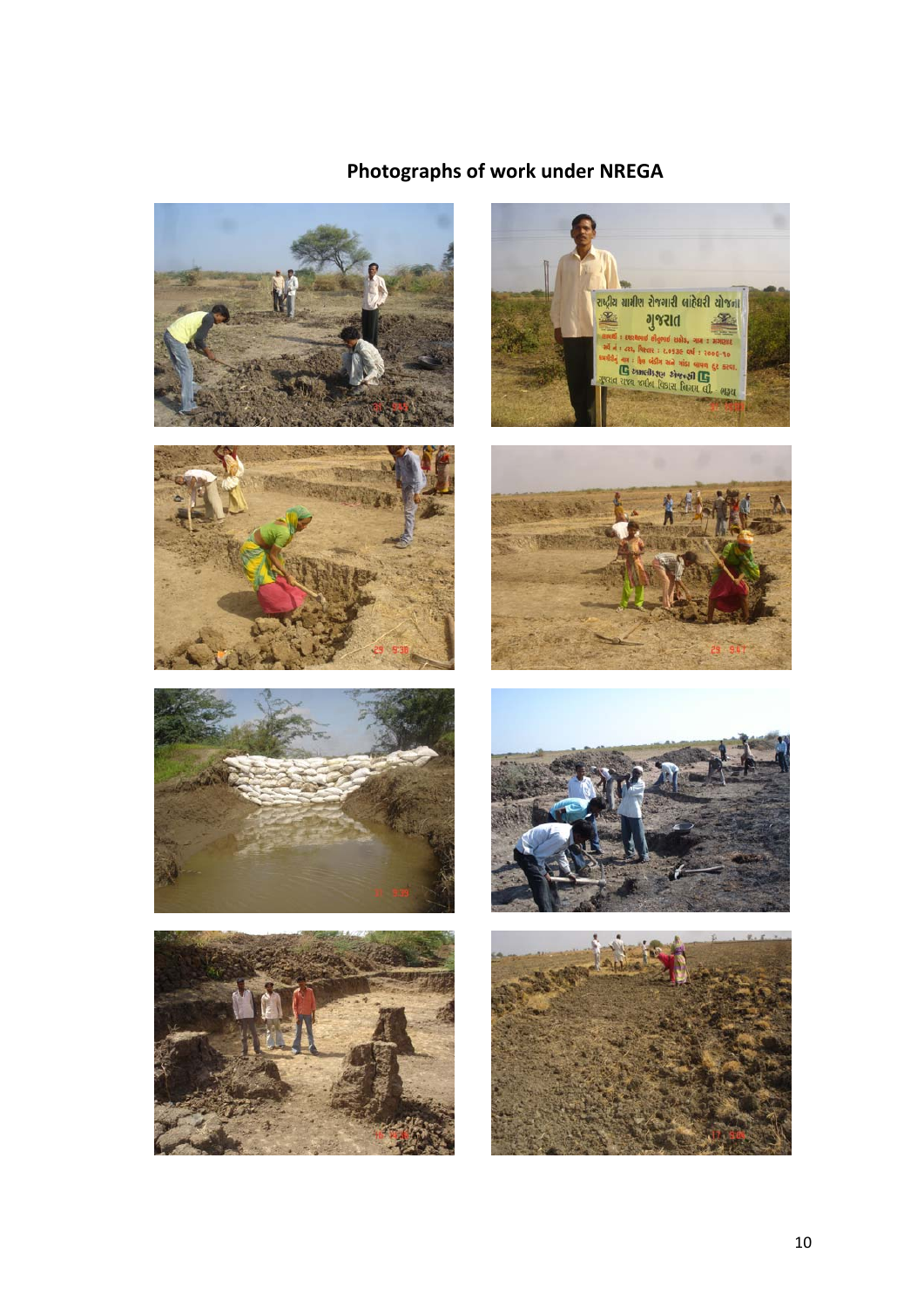## **VIKAS Centre for Development & Lok Vikas Parishad – Vagra**

## **Planning of work to be carried out on land owned by BPL/ST families (given by Govt.) under NREGA**

## • **Primary details of farmer's Family :**

| Name of Village:            | Taluka: | District:        |  |
|-----------------------------|---------|------------------|--|
| Name of head of the family: |         | Mobile:          |  |
| Cast:                       | Age:    | Main Occupation: |  |

Family Details:

| Sr. | <b>Relation with Member</b> | Name | Age | Education | Occupation | skills |
|-----|-----------------------------|------|-----|-----------|------------|--------|
|     |                             |      |     |           |            |        |
|     |                             |      |     |           |            |        |
|     |                             |      |     |           |            |        |
|     |                             |      |     |           |            |        |

• **Details of Ceiling Land (\_\_\_\_\_\_\_\_\_HA.)** 

| Sr. | Survey No. | Total | Type of | Cultivable | Uncultivable |        | Is         | Type of    |
|-----|------------|-------|---------|------------|--------------|--------|------------|------------|
|     |            | Area  | Land    | Area-      | Area         |        | irrigation | activities |
|     |            |       |         | (Hectare)  | (Hectare)    |        | facility   | to be      |
|     |            |       |         |            |              |        | available? | carried    |
|     |            |       |         |            |              |        | Canal or   | out        |
|     |            |       |         |            |              |        | Others     |            |
|     |            |       |         |            | Gando        | Waste- |            |            |
|     |            |       |         |            | Baval        | Land   |            |            |
|     |            |       |         |            |              |        |            |            |

|  | (1) Sketch of the farm<br>and location<br>(corner/place) where<br>work is required to be<br>done.<br>Mention names of the<br>(2)<br>owners of adjoining<br>land with directions |
|--|---------------------------------------------------------------------------------------------------------------------------------------------------------------------------------|
|  | Name of Village & Signature                                                                                                                                                     |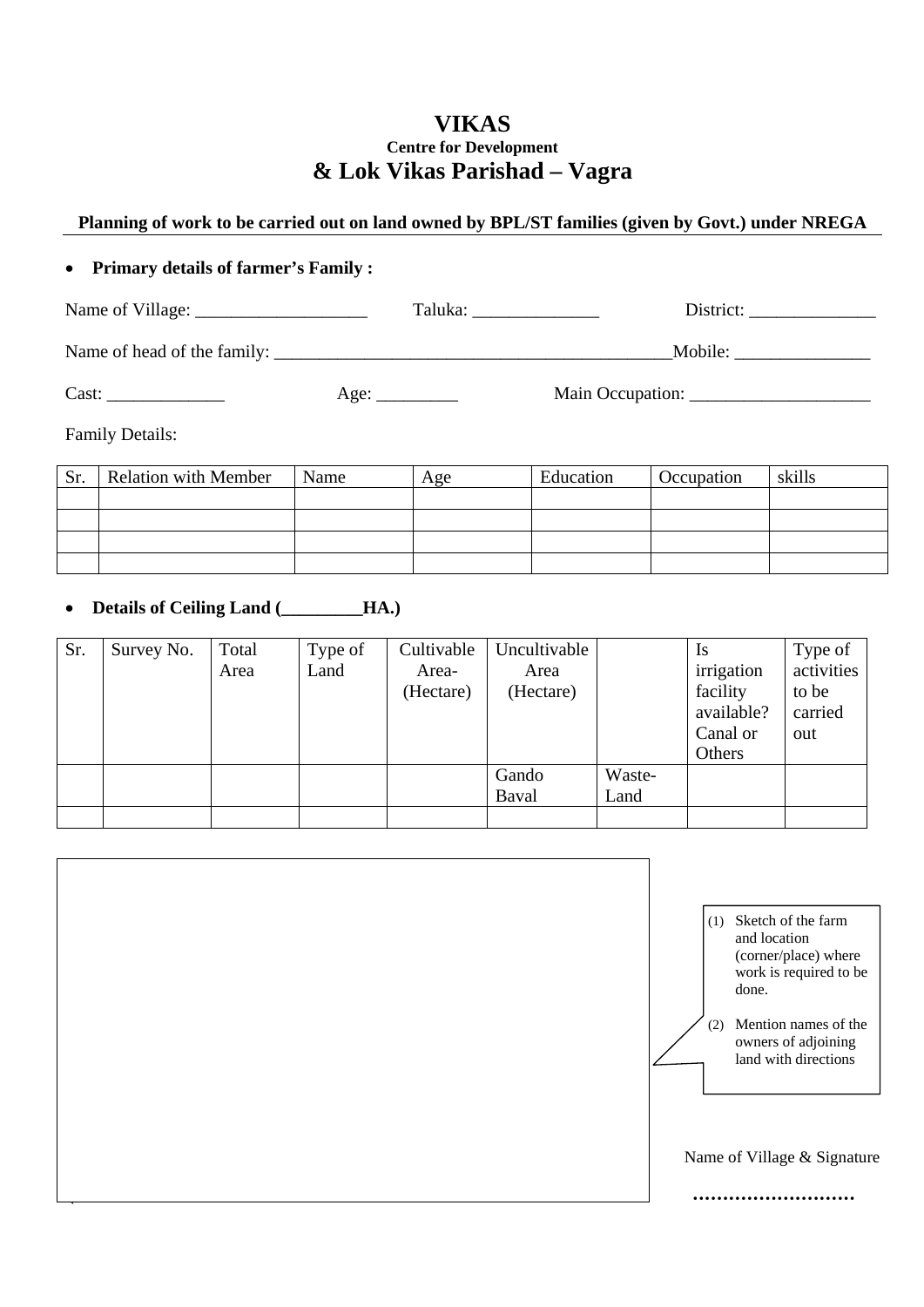| <b>Activity</b> | <b>Name</b>                                   | <b>Village</b> | Sr. No.                 | Area in<br><b>Hectare</b> | <b>Survey No.</b> | <b>Amount</b><br>(Rs.) |
|-----------------|-----------------------------------------------|----------------|-------------------------|---------------------------|-------------------|------------------------|
| <b>Jambusar</b> |                                               |                |                         |                           |                   |                        |
|                 | Field Bunding Dashrathbhai Chhitubhai Rathod  | Magnad         | $\mathbf{1}$            | 2.0639                    | 822               | 6,720.00               |
|                 |                                               |                |                         |                           |                   | 11,957.00              |
|                 |                                               |                |                         |                           |                   | 6,689.00               |
|                 | <b>Total</b>                                  |                |                         |                           |                   | 25,366.00              |
|                 | Field Bunding Jiviben Madhavbhai Rathod       | Samoj          | $\mathbf{1}$            | 1.0016                    | 353               | 2,827.00               |
|                 |                                               |                |                         |                           |                   | 1,948.00               |
|                 | <b>Total</b>                                  |                |                         |                           |                   | 4,775.00               |
| Amod            |                                               |                |                         |                           |                   |                        |
|                 | Field Bunding Indravadanbhai Mavjibhai Vasava | Vadia          | 1                       | 1.04                      | 2/1 of 231        | 1,498.00               |
|                 | Field Bunding Hasmukhbhai Chaturbhai Vasava   |                | $\mathbf{2}$            | 1.04                      | 2/2 of 231        | 998.00                 |
|                 |                                               |                |                         |                           |                   | 1,997.00               |
|                 | Field Bunding Somabhai Ambubhai Vasava        |                | $\overline{\mathbf{3}}$ | 1.04                      | 2/5 of 231        | 2,000.00               |
|                 | <b>Total</b>                                  |                |                         |                           |                   | 6,493.00               |
|                 | Field Bunding Amarsangbhai Vajirbhai Vasava   | Kobla          | $\mathbf{1}$            | 1.1534                    | 184               | 3,410.00               |
|                 |                                               |                |                         |                           |                   | 4,485.00               |
|                 |                                               |                |                         |                           |                   | 3,909.00               |
|                 |                                               |                |                         |                           |                   | 5,467.00               |
|                 | Field Bunding Kabhai Jivanbhai Vasava         |                | $\overline{2}$          | 1.2849                    | 167               | 3,980.00               |
|                 | Field Bunding Dineshbhai Ramanbhai Vasava     |                | 3                       | 0.8904                    | 210               | 4,483.00               |
|                 | Field Bunding Laxmanbhai Fogatbhai Vasava     |                | $\overline{\mathbf{4}}$ | 0.9915                    | 357               | 2,992.00               |
|                 | Field Bunding Bhikhabhai Liliyabhai Vasava    |                | 5                       | 0.9459                    | 161/2             | 3,511.00               |
|                 |                                               |                |                         |                           |                   | 6,990.00               |
|                 | Field Bunding Arvindbhai Mangalbhai Vasava    |                | 6                       | 0.955                     | 161/1             | 6,963.00               |
|                 |                                               |                |                         |                           |                   | 5,983.00               |
|                 | <b>Total</b>                                  |                |                         |                           |                   | 52,173.00              |
|                 | Field Bunding Somabhai Shankarbhai Vasava     | Tegva          | $\mathbf{1}$            | 0.955                     | 167/7             | 2,271.00               |

# **Details of work carried out under Mahatma Gandhi NREGA Scheme on the ceiling land of Adivasi in Jambusar, Amod & Vagra Taluka - up to March 2010**

 $\Box$ 

 $\overline{\phantom{a}}$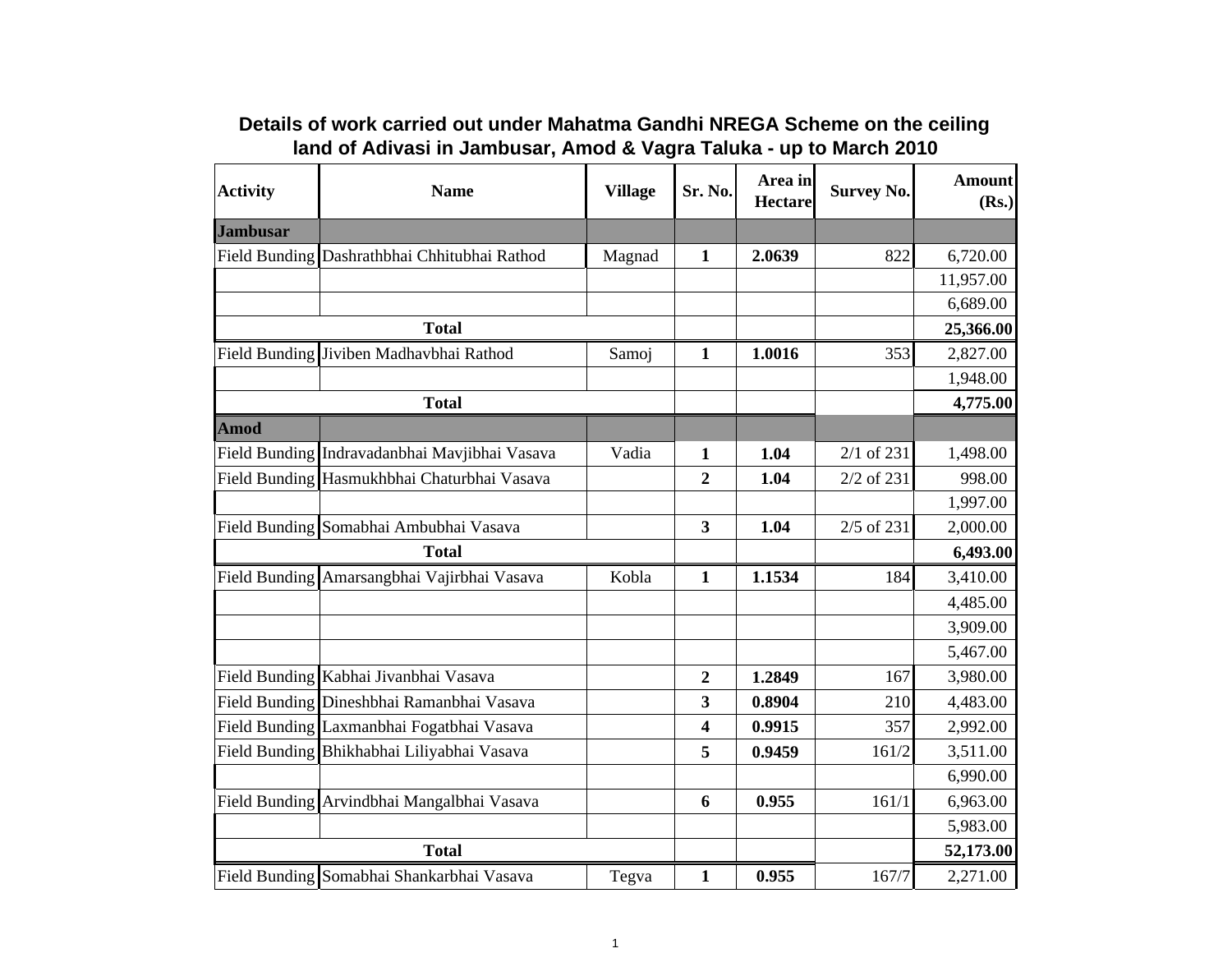| <b>Activity</b> | <b>Name</b>                                  | <b>Village</b> | Sr. No.                 | Area in<br><b>Hectare</b> | <b>Survey No.</b> | <b>Amount</b><br>(Rs.) |
|-----------------|----------------------------------------------|----------------|-------------------------|---------------------------|-------------------|------------------------|
|                 |                                              |                |                         |                           |                   | 2,992.00               |
|                 |                                              |                |                         |                           |                   | 2,983.00               |
|                 |                                              |                |                         |                           |                   | 2,938.00               |
|                 | Field Bunding Arvindbhai Khodabhai Vasava    | Tegva          | $\boldsymbol{2}$        | 0.92                      | 167/6             | 3,417.00               |
|                 |                                              |                |                         |                           |                   | 4,492.00               |
|                 |                                              |                |                         |                           |                   | 4,479.00               |
|                 | Field Bunding Gordhanbhai Khodabhai Vasava   | Tegva          | 3                       | 0.92                      | 167/2             | 3,038.00               |
|                 |                                              |                |                         |                           |                   | 3,940.00               |
|                 |                                              |                |                         |                           |                   | 3,183.00               |
|                 | Field Bunding Fatesangbhai Panabhai Vasava   | Tegva          | $\overline{\mathbf{4}}$ | 0.92                      | 167/3             | 4,995.00               |
|                 | Field Bunding Somabhai Lavghanbhai Vasava    | Tegva          | 5                       | 0.92                      | 167/5             | 3,032.00               |
|                 |                                              |                |                         |                           |                   | 3,985.00               |
|                 |                                              |                |                         |                           |                   | 3,985.00               |
|                 | Field Bunding Natvarbhai Gokulbhai Vasava    | Tegva          | 6                       | 0.92                      | 167/4             | 5,485.00               |
|                 |                                              |                |                         |                           |                   | 5,480.00               |
|                 | Field Bunding Jivanbhai Tribhovanbhai Vasava | Tegva          | $\overline{7}$          | 1.0724                    | 63                | 4,452.00               |
|                 |                                              |                |                         |                           |                   | 4,488.00               |
|                 | Field Bunding Kalidas Haribhai Vasava        | Tegva          | 8                       | $\mathbf{1}$              | 190/1             | 3,918.00               |
|                 |                                              |                |                         |                           |                   | 3,989.00               |
|                 | Field Bunding Gambhirbhai Punabhai Vasava    | Tegva          | $\boldsymbol{9}$        | 0.9846                    | 190/3             | 3,962.00               |
|                 |                                              |                |                         |                           |                   | 3,985.00               |
|                 | <b>Total</b>                                 |                |                         |                           |                   | 85,489.00              |
|                 | Field Bunding Kabhaibhai Sursangbhai Rathod  | Ranada         | $\mathbf{1}$            | 1.4771                    | 130               | 4,174.00               |
|                 |                                              |                |                         |                           |                   | 5,520.00               |
|                 |                                              |                |                         |                           |                   | 6,331.00               |
|                 | <b>Total</b>                                 |                |                         |                           |                   | 16,025.00              |
| <b>Vagra</b>    |                                              |                |                         |                           |                   |                        |
|                 | Field Bunding Naginbhai Laxmanbhai Vasava    | Kothiya        | 1                       | 1.3                       | 62/2              | 2,880.00               |
|                 |                                              |                |                         |                           |                   | 3,326.00               |
|                 | Field Bunding Vinodbhai Kesurbhai Vasava     | Kothiya        | $\boldsymbol{2}$        | 1.55                      | 46/2              | 5,400.00               |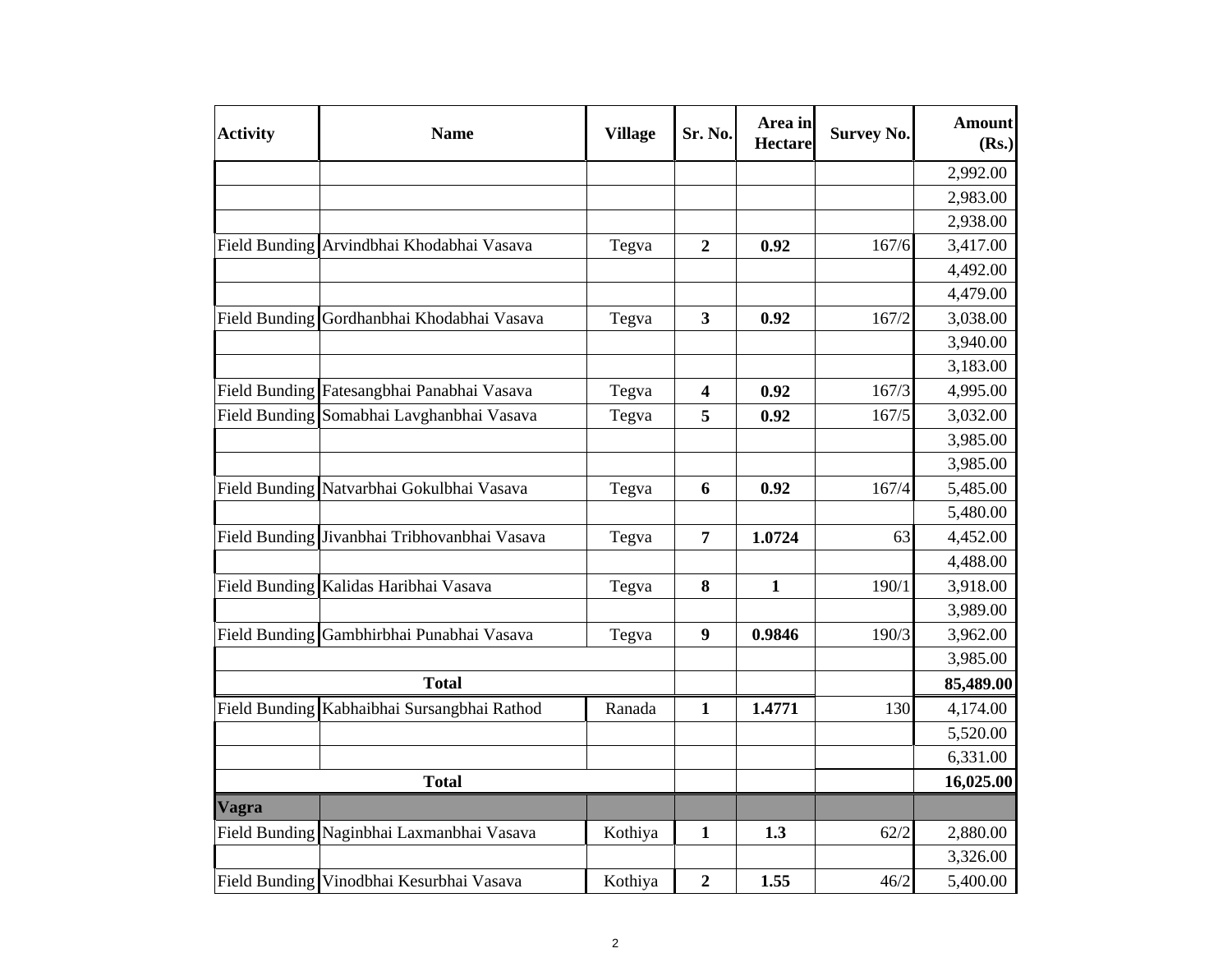| <b>Activity</b> | <b>Name</b>                                  | <b>Village</b> | Sr. No.          | Area in<br><b>Hectare</b> | <b>Survey No.</b> | <b>Amount</b><br>(Rs.) |
|-----------------|----------------------------------------------|----------------|------------------|---------------------------|-------------------|------------------------|
|                 |                                              |                |                  |                           |                   | 2,851.00               |
|                 | <b>Total</b>                                 |                |                  |                           |                   | 14,457.00              |
|                 | Field Bunding Bhailalbhai Manchhabhai Rathod | Kaladra        | $\mathbf{1}$     | 1.27                      | 285/2             | 2,400.00               |
|                 |                                              |                |                  |                           |                   | 1,800.00               |
|                 |                                              |                |                  |                           |                   | 1,440.00               |
|                 | Field Bunding Prabhatbhai Chhaganbhai Rathod | Kaladra        | $\boldsymbol{2}$ | 1.61                      | 135/2             | 1,910.00               |
|                 | <b>Total</b>                                 |                |                  |                           |                   | 7,550.00               |
|                 | Field Bunding Dashrathbhai Ravjibhai Rathod  | Kaladra        | $\mathbf{1}$     | 1.27                      | 99/7              | 1,440.00               |
|                 |                                              |                |                  |                           |                   | 1,344.00               |
|                 |                                              |                |                  |                           |                   | 1,152.00               |
|                 |                                              |                |                  |                           |                   | 1,280.00               |
|                 | <b>Total</b>                                 |                |                  |                           |                   | 5,216.00               |
|                 | Field Bunding Kiranbhai Somabhai Vasava      | Bhersam        | $\mathbf{1}$     | 0.8                       | 913/2             | 3,200.00               |
|                 |                                              |                |                  |                           |                   | 4,500.00               |
|                 |                                              |                |                  |                           |                   | 4,147.00               |
|                 | <b>Total</b>                                 |                |                  |                           |                   | 11,847.00              |
|                 | Field Bunding Rameshbhai Bhaijibhai Vasava   | Trankal        | $\mathbf{1}$     | 1.26                      | $2/2$ of 19       | 4,036.00               |
|                 |                                              |                |                  |                           |                   | 5,955.00               |
|                 | Field Bunding Ishvarbhai Lallubhai Vasava    | Trankal        | $\overline{2}$   | 1.26                      | $2/1$ of 19       | 4,503.00               |
|                 |                                              |                |                  |                           |                   | 6,298.00               |
|                 | Field Bunding Ranchhodbhai Chandubhai Vasava | Trankal        | 3                | 1.62                      | 2/2 of 125        | 4,243.00               |
|                 |                                              |                |                  |                           |                   | 6,235.00               |
|                 | Field Bunding Ambubhai Harjibhai Vasava      | Trankal        | 4                | 1.61                      | $2/1$ of 125      | 4,482.00               |
|                 | <b>Total</b>                                 |                |                  |                           |                   | 35,752.00              |
|                 | Field Bunding Manharbhai Bhailalbhai Rathod  | Vichhiyad      | $\mathbf{1}$     | 1.7                       | Of 64/1           | 4,416.00               |
|                 |                                              |                |                  |                           |                   | 5,497.00               |
|                 |                                              |                |                  |                           |                   | 3,897.00               |
|                 |                                              |                |                  |                           |                   | 3,884.00               |
|                 | Field Bunding Melabhai Manilal Rathod        | Vichhiyad      | $\boldsymbol{2}$ | 1.54                      | 96                | 4,715.00               |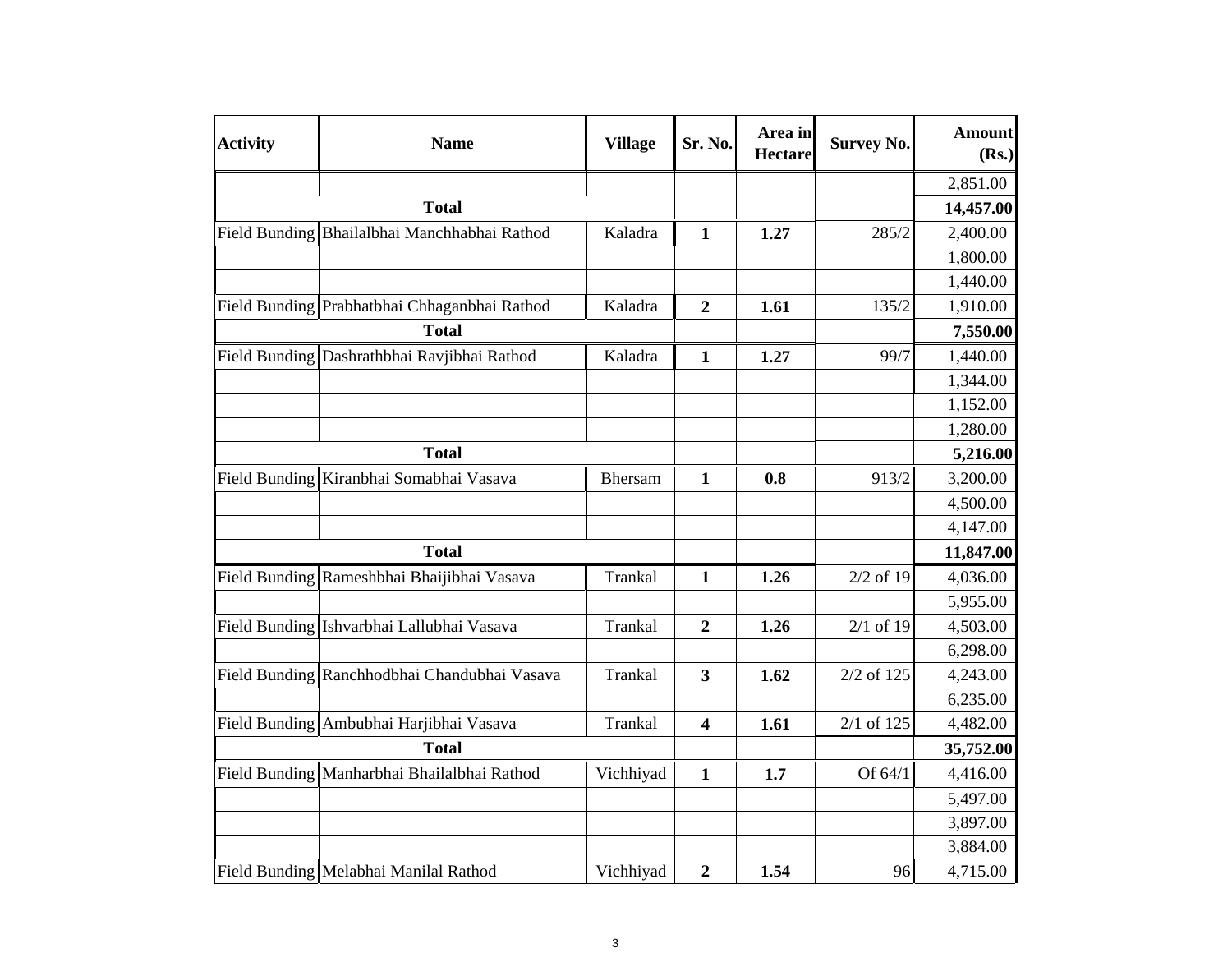| <b>Activity</b>  | <b>Name</b>                                 | <b>Village</b> | Sr. No.                 | Area in<br><b>Hectare</b> | <b>Survey No.</b> | <b>Amount</b><br>(Rs.) |
|------------------|---------------------------------------------|----------------|-------------------------|---------------------------|-------------------|------------------------|
|                  |                                             |                |                         |                           |                   | 4,950.00               |
|                  |                                             |                |                         |                           |                   | 3,031.00               |
| <b>Boribandh</b> |                                             | Vichhiyad      | $\mathbf{1}$            |                           | 81                | 2,449.00               |
|                  |                                             | Vichhiyad      | $\boldsymbol{2}$        |                           | 161               | 2,449.00               |
|                  |                                             | Vichhiyad      | $\overline{\mathbf{3}}$ |                           | 120               | 4,111.00               |
|                  | <b>Total</b>                                |                |                         |                           |                   | 39,399.00              |
|                  | Field Bunding Maheshbhai Bhikhabhai Rathod  | Vahiyal        | $\mathbf{1}$            | 1.67                      | 499               | 1,920.00               |
|                  |                                             |                |                         |                           |                   | 2,000.00               |
|                  | Field Bunding Chandubhai Maathurbhai Rathod | Vahiyal        | $\boldsymbol{2}$        | 1.51                      | $743 - 1$         | 3,360.00               |
|                  |                                             |                |                         |                           |                   | 3,200.00               |
|                  |                                             |                |                         |                           |                   | 1,152.00               |
|                  | <b>Total</b>                                |                |                         |                           |                   | 11,632.00              |
|                  | Field Bunding Govindbhai Bhikhabhai Vasava  | Kalam          | $\mathbf{1}$            | 1.07                      | 2 of 360          | 837.00                 |
|                  | Field Bunding Rameshbhai Ramsangbhai Vasava | Kalam          | $\boldsymbol{2}$        | 1.06                      | 2-2 of 360        | 1,196.00               |
|                  |                                             |                |                         |                           |                   | 1,137.00               |
|                  | Field Bunding Robarbhai Jesangbhai Vasava   | Kalam          |                         | 0.89                      | Of 144            | 1,299.00               |
|                  |                                             |                |                         |                           |                   | 1,673.00               |
|                  | <b>Total</b>                                |                |                         |                           |                   | 6,142.00               |
|                  | Field Bunding Natavarbhai Shantilal Rathod  | Paldi          | $\mathbf{1}$            | 1.32                      | 265/1             | 7,142.00               |
|                  |                                             |                |                         |                           |                   | 5,853.00               |
|                  |                                             |                |                         |                           |                   | 4,191.00               |
|                  | Field Bunding Sudhaben Sureshbhai Rathod    | Kalam          | $\overline{2}$          | 1.32                      | 265/2             | 2,976.00               |
|                  | <b>Total</b>                                |                |                         |                           | 20,162.00         |                        |
|                  | Field Bunding Thakorbudhabhai Rathod        | Vagra          | $\mathbf{1}$            | 1.24                      | 381/2             | 2,200.00               |
|                  |                                             |                |                         |                           |                   | 5,520.00               |
|                  | <b>Total</b>                                |                |                         |                           |                   | 7,720.00               |
|                  |                                             |                |                         |                           | <b>Total</b>      | 350,198.00             |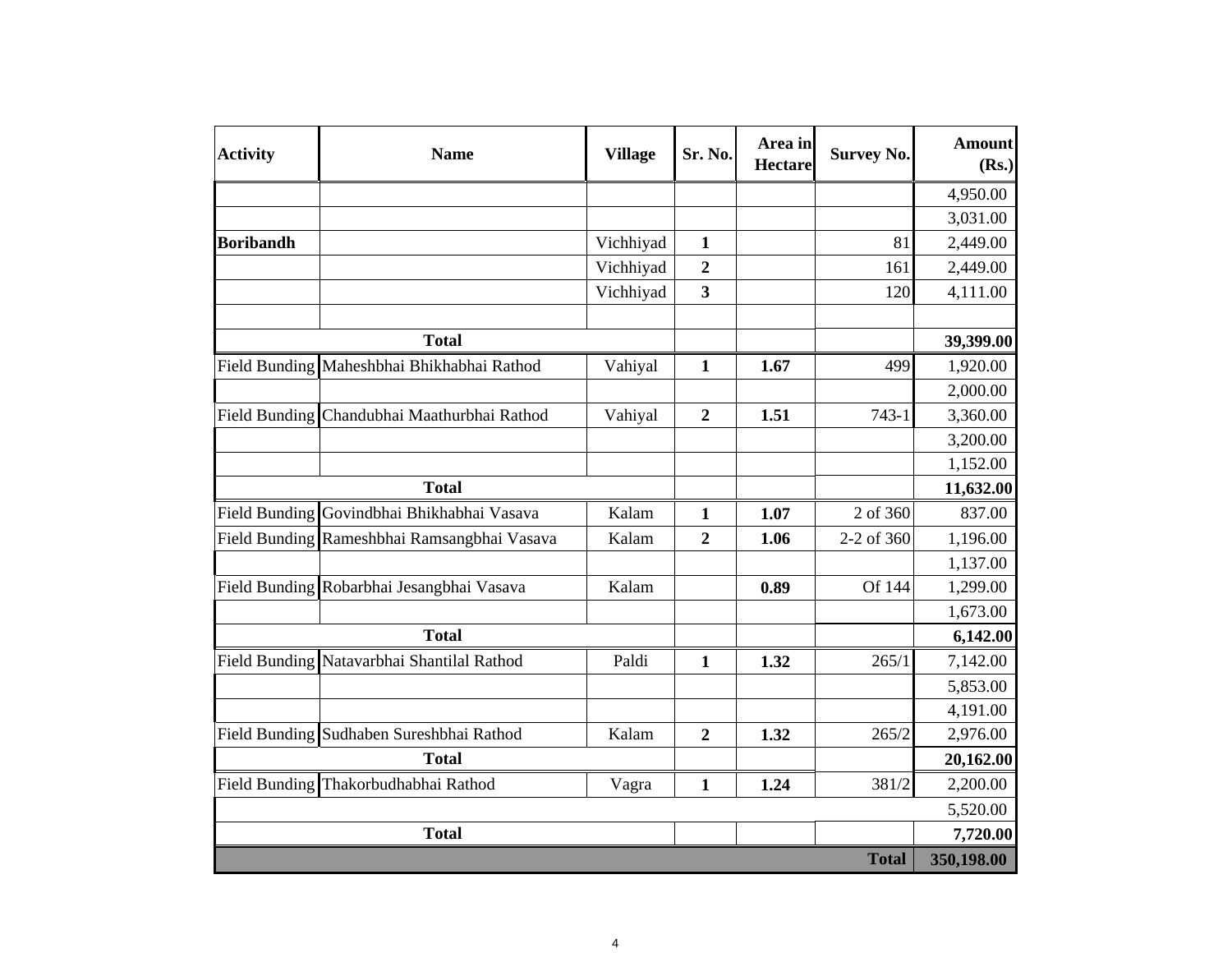|                 |                                  |                  |               |                                                             |                                                                                                                                                            | ખેડા જિલ્લો                                                                                 |                                                                                    |                                                                                                                              |                                                                            |  |
|-----------------|----------------------------------|------------------|---------------|-------------------------------------------------------------|------------------------------------------------------------------------------------------------------------------------------------------------------------|---------------------------------------------------------------------------------------------|------------------------------------------------------------------------------------|------------------------------------------------------------------------------------------------------------------------------|----------------------------------------------------------------------------|--|
|                 |                                  |                  |               | <b>HIGALOL2</b>                                             |                                                                                                                                                            | નફી                                                                                         |                                                                                    |                                                                                                                              |                                                                            |  |
|                 |                                  |                  |               | નજા                                                         | કબોઇ<br>$\overline{\mathcal{L}}$<br><b>CAPLE</b><br>bicuc<br>Ser 22 41<br>all o<br>$\mathfrak{g}_{\mathcal{W}}$<br>$3 - 115$<br>gie ye yuku<br>giano grand | नाइर<br>ુ<br>કણગામ<br>સામાર્<br>PHETULE<br>जन्म अवस्ति                                      | સારોકે<br>વેડચ<br>uchy Gole<br>$\sqrt{2}$                                          | $\int_{\mathsf{S} \mathsf{L} \mathsf{R} \in \mathsf{R} \mathsf{R}}$<br>કહાનવા<br><b>DRAGE</b><br>'अहिंसे                     | a3621 024                                                                  |  |
|                 | $\sim$                           |                  | τ<br>ગ્રાપ્ય  |                                                             | कुलिसारी<br>٠<br>38148<br>જત્રાણ<br>AGL<br>٠<br>Reg<br>ભડકોર્ટર્સ<br>HEL52                                                                                 | $\zeta_{\rm SL}^{\rm eq}$<br>अला<br>$d$ les<br>Fred 30 29<br>पाथड<br>$\frac{1}{4}s$<br>કાવા | $-il$ fue<br>$\mathring{\mathfrak{su}}$ ay<br>(64.2)<br>ર્યાવલ<br>ભાજૂખિ<br>SPALLS | GONG S<br>ષહેલગે<br>अएक्टर पर                                                                                                |                                                                            |  |
|                 | $\overline{\circ}$               |                  |               | માલપ                                                        | .<br>ફરાસાગર<br>सींश्रेय                                                                                                                                   | લિ<br>4 4 4 4 mil<br>- HERE WEYS<br>$-184$                                                  | <u>अ</u> प्रसर<br>$\frac{1}{2}$<br>मलापु<br>—                                      | <u>जोक्तहरा</u><br>41241                                                                                                     | વાસણો<br><b>PISAGU</b>                                                     |  |
|                 | $\vec{r}$                        |                  | ખેં ભાત ની    |                                                             | કપુરીયા<br><b><i><u> ડેસ્લામપુર</u></i></b><br>બ સારસા                                                                                                     | eiter up<br>ડેકારી<br>માંગરોળ<br>દેણવા<br>۰<br>વાસિપોક                                      | <b>GIERYHT</b><br>۰.<br>પુરસા<br>કા નપુર દેહ<br>$-40134$<br>બુવા<br>ઇંટોલા         | ज्यामी की मपेश से प<br>all-the Maldisl<br>$\bullet$ નિણમ<br>તેડાવા<br>નાફિયેર<br>समस्थिति                                    | 2(100)<br>pia silata management<br>સરભાષે<br>$500 - 4$<br>ડીશ<br>वैश्मप्रे |  |
|                 |                                  |                  |               |                                                             | ગંધાર<br>uas<br>मूर्वर<br>देशवाए                                                                                                                           | આનોદ તરફ<br>यांश्येयेल<br>नेश<br>બાર્જલપોર<br>usean<br>ઑસ્ટ્ય                               | ડંકાશયા<br>કોલવણા<br>dlibut.<br>पहान्न<br>માયણ                                     | तीरीपुत्र<br>$2 - 131$<br>$3 - \frac{1}{2}$ and $\frac{1}{2}$<br>डे शुक्री<br>जीविया तरे<br>$\frac{1}{2}$<br>अर्थ के<br>ખીરા | પીમરમા<br>· Beyer<br>दुरथेश ग्रांतरशा<br>શમની નર્શક                        |  |
|                 | 3                                |                  |               |                                                             | ٠<br>ત્રાંકલ<br>અલાદર<br>અંભેલ                                                                                                                             | ۰<br>504                                                                                    | માસમ<br>चाश्या<br>13K)                                                             | વછ<br>uzal / wision<br>$-2615$                                                                                               |                                                                            |  |
|                 | $\sim$                           |                  |               | क्ष्टिनगर<br>ukyusa<br>uglistu                              | ગોલાદશ<br>નરણાવી<br> u                                                                                                                                     | $\bullet$<br>ellers<br>Vivinu abud<br>WHITE                                                 | सुतकेरी<br>સારણ<br>સાયખા                                                           | सद्गाहज<br>આકોર<br>of 4<br>( શે શે મની                                                                                       |                                                                            |  |
|                 |                                  |                  |               | ssige<br>નાવ                                                | જૈણિયાદરા<br>સંભેધિ<br>સામતપો<br>અખોડ                                                                                                                      | નાંદીડા<br>મુડયલા                                                                           | ભરસમ<br>લોકેયા                                                                     | વિલાયત                                                                                                                       |                                                                            |  |
|                 | $\vec{r}$                        |                  |               | वडहलू<br>ર્જાલવા                                            | ગલેન્ડર<br>અદાલી                                                                                                                                           | ખોજબલ<br>ભૈંસલી                                                                             |                                                                                    |                                                                                                                              |                                                                            |  |
|                 |                                  | લખીગામ<br>લુવાંશ | ege<br>જાગમ્ય | શ્રુતેદા<br>ધુવા                                            | २४िया ह<br>કોલિયાદ,<br>વગણી                                                                                                                                | કલાદસ                                                                                       |                                                                                    |                                                                                                                              | with fully of                                                              |  |
|                 |                                  |                  |               |                                                             |                                                                                                                                                            |                                                                                             |                                                                                    | <b>Night Ng</b>                                                                                                              |                                                                            |  |
|                 |                                  |                  |               |                                                             | આલિયા બેટ                                                                                                                                                  |                                                                                             |                                                                                    |                                                                                                                              |                                                                            |  |
| વિકાસ           | સેન્ટર ફોર ડેવલપમેન્ટ<br>અમદાવાદ |                  |               | જંબુસર, આમોદ અને વાગરા તાલુકાઓ<br>ભરૂજ જિલ્લો, ગુજરાત, ભારત |                                                                                                                                                            | જંબુસર, આમોદ અને વાગરા તાલુકાઓ<br>ભરૂચ જિલ્લો, ગુજરાત, ભારત                                 | <b>ભરૂચ</b> જિલ્લા<br>ગુજરાત                                                       |                                                                                                                              | સ્કેલ<br>N<br>નૉધ<br>DRG.NO                                                |  |
| સેવ<br>ુઅમદાવાદ |                                  |                  |               | સલાઇન એરિયા વાઇટલાઇઝેશન એન્ટરપ્રાઇઝ                         |                                                                                                                                                            |                                                                                             |                                                                                    |                                                                                                                              | 0 <sub>1</sub>                                                             |  |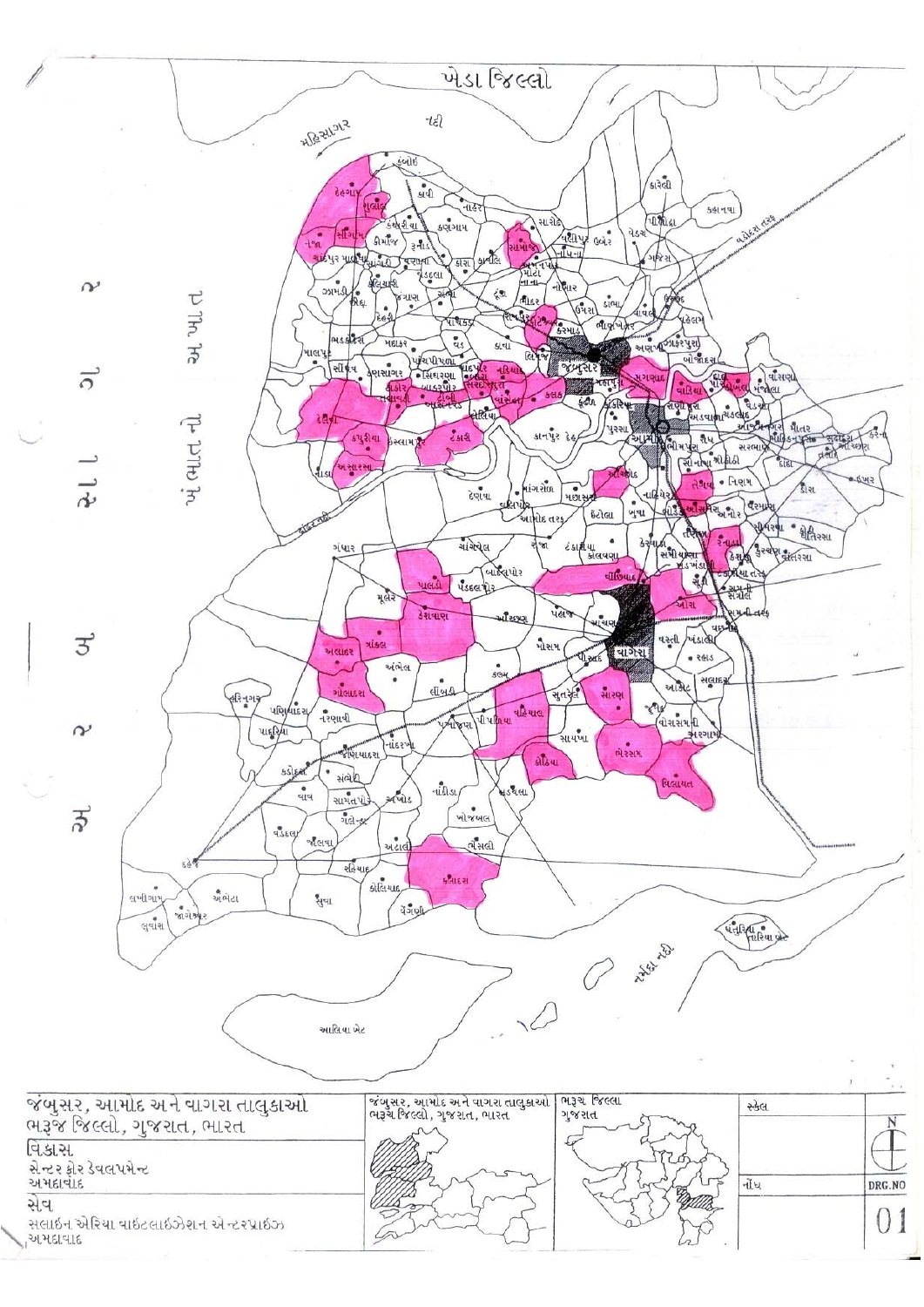|                | Area in Hectare<br><b>Jambusar Taluka</b> |                                |                  |                |                         |                         |                      |              |  |  |  |
|----------------|-------------------------------------------|--------------------------------|------------------|----------------|-------------------------|-------------------------|----------------------|--------------|--|--|--|
|                |                                           |                                |                  | Area -         | <b>Cultivable</b>       | <b>Unirrigated Land</b> |                      | <b>Share</b> |  |  |  |
| Sr.            | <b>Village</b>                            | Name of A/c holder             | <b>Survey No</b> | <b>Hectare</b> | Area-<br><b>Hectare</b> | <b>Baval</b>            | <b>Waste</b><br>Land | S            |  |  |  |
| $\mathbf{1}$   | $\mathbf{3}$                              |                                | 6                | $\overline{7}$ | 8                       | 9                       | 10                   | 11           |  |  |  |
| 1              | Magnad                                    | Rathod Dashrathbhai Chhitubhai | 822              | 2.0639         | 1.5985                  | 0.4654                  |                      |              |  |  |  |
|                |                                           |                                |                  | 2.0639         | 1.5985                  | 0.4654                  | 0.0000               |              |  |  |  |
| $\overline{2}$ | Vahelam                                   | Vasava Ramjibhai Chhaganbhai   | 284              | 1.0623         | 1.0623                  |                         |                      |              |  |  |  |
|                |                                           | Vasava Khodabhai Hirabhai      | 186              | 1.1230         | 1.1230                  |                         |                      |              |  |  |  |
|                |                                           |                                |                  | 2.1853         | 2.1853                  | 0.0000                  | 0.0000               |              |  |  |  |
| 3              | Sardarpura                                | Rathod Chaturbhai Jijibhai     | Part - 1 of 120  | 0.9750         | 0.9750                  |                         |                      |              |  |  |  |
| 4              |                                           | Rathod Mangalbhai Bhikhabhai   | Part - 2 of 120  | 0.9700         | 0.9700                  |                         |                      |              |  |  |  |
| 5              |                                           | Rathod Bhimsang Budhabhai      | Part - 3 of 120  | 0.9700         | 0.9700                  |                         |                      |              |  |  |  |
| 6              |                                           | Rathod Dalsukhbhai Chhotabhai  | Part - 4 of 120  | 0.9700         | 0.9700                  |                         |                      |              |  |  |  |
| 7              |                                           | Rathod Motibhai Chaturbhai     | Part - 1 of 145  | 1.3514         | 1.3514                  |                         |                      |              |  |  |  |
| 8              |                                           | Rathod Thakorbhai Govindbhai   | Part - 2 of 145  | 1.3600         | 1.3600                  |                         |                      |              |  |  |  |
|                |                                           |                                |                  | 6.5964         | 6.5964                  | 0.0000                  | 0.0000               |              |  |  |  |
| 9              | Kavi                                      | Rathod Jivanbhai Mathurbhai    | 524              | 1.2647         | 1.2647                  |                         |                      |              |  |  |  |
| 10             |                                           | Rathod Babarbhai Mohanbhai     | Part - 2 of 589  | 0.9510         | 0.9510                  |                         |                      |              |  |  |  |
| 11             |                                           | Rathod Mangalbhai Antolbhai    | Part - 1 of 1476 | 0.9929         | 0.9929                  |                         |                      |              |  |  |  |
| 12             |                                           | Rathod Dahyabhai Becharbhai    | Part - 1 of 1476 | 0.9800         | 0.9800                  |                         |                      |              |  |  |  |
|                |                                           |                                |                  | 4.1886         | 4.1886                  | 0.0000                  | 0.0000               |              |  |  |  |
| 13             | Samoj                                     | Rathod Jiviben Madhavbhai      | 353              | 1.0016         | 1.0016                  |                         |                      |              |  |  |  |
|                |                                           |                                |                  | 1.0016         | 1.0016                  | 0.0000                  | 0.0000               |              |  |  |  |

## **Details of Ceiling Land Alloted :**

| 581 | 15.5704 | 0.4654 | 0.00001 |  |
|-----|---------|--------|---------|--|
|     |         |        |         |  |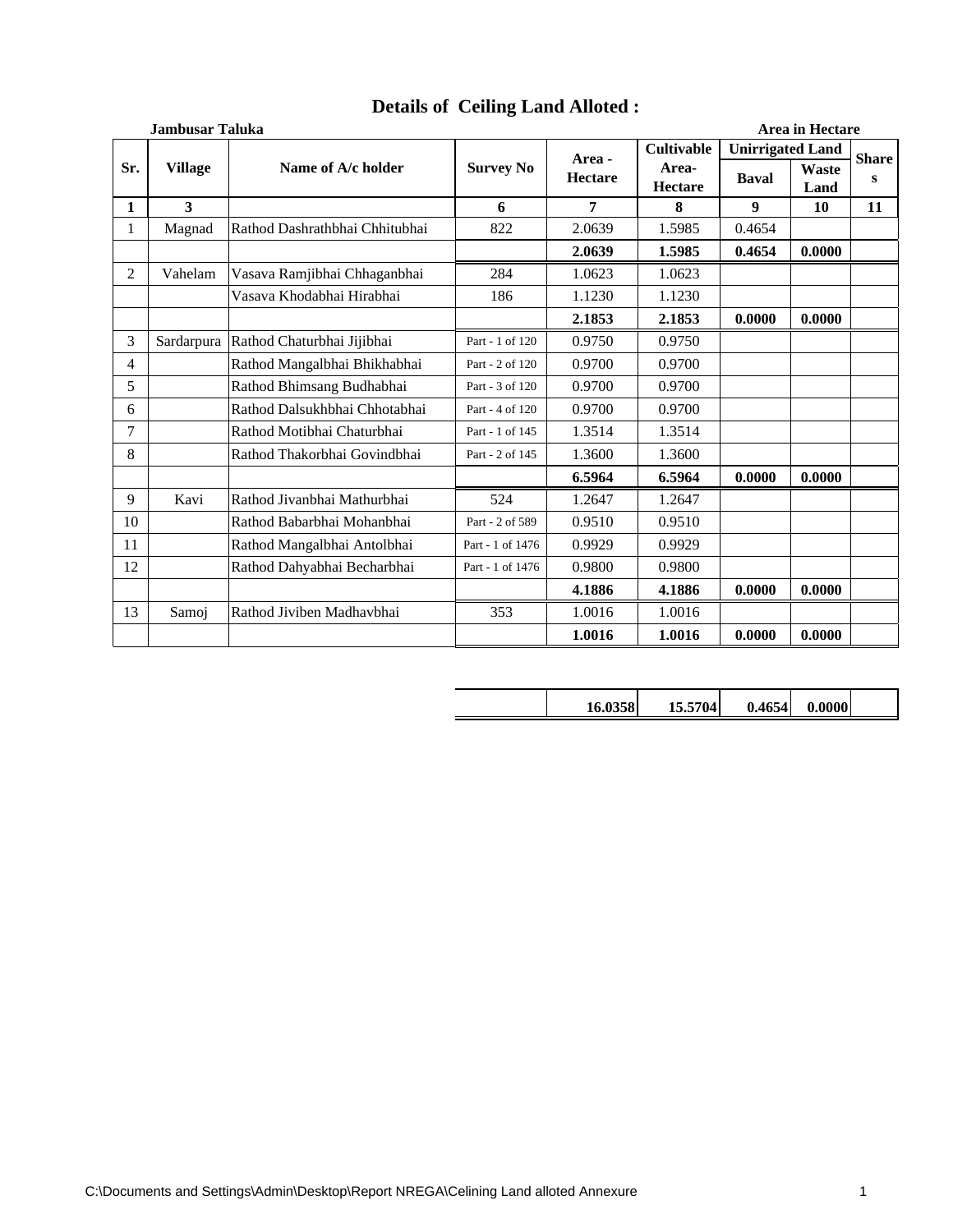## **Details of Ceiling Land Alloted :**

|              | <b>Amod Taluka</b> |                                                             |                  |                  |                  | Area in Hectare |        |              |  |  |  |
|--------------|--------------------|-------------------------------------------------------------|------------------|------------------|------------------|-----------------|--------|--------------|--|--|--|
| Sr.          | <b>Village</b>     | Name of A/c holder                                          | <b>Survey No</b> | Area -           | Cultivable       | Non cultivable  |        | <b>Share</b> |  |  |  |
|              |                    |                                                             |                  | <b>Hactare</b>   | Area             | <b>Baval</b>    | Waste  | ${\bf S}$    |  |  |  |
| 1            | 3                  | 5                                                           | 6                | 7                | 8                | 9               | 10     | 11           |  |  |  |
| $\mathbf{1}$ |                    | Ranada Rathod Kabhaibhai Sursangbhai                        | 130              | 1.4771           | 1.4771           |                 |        |              |  |  |  |
|              |                    |                                                             |                  | 1.4771           | 1.4771           | 0.0000          | 0.0000 |              |  |  |  |
| 2            | Anor               | Vasava Bhimsangbhai Ambubhai                                | 488              | 0.8903           | 0.8903           |                 |        |              |  |  |  |
|              |                    |                                                             |                  | 0.8903           | 0.8903           | 0.0000          | 0.0000 |              |  |  |  |
| 3            | Amod               | Rathod Mangalbhai Himmatbhai                                | Part-1-1 of 605  | 0.8300           |                  | 0.8300          |        |              |  |  |  |
| 4            |                    | Rathod Bharatbhai Hirabhai                                  | Part-1-2 of 606  | 0.8300           |                  | 0.8300          |        |              |  |  |  |
| 5            |                    | Rathod Jashubhai Bachubhai                                  | Part-1-3 of 607  | 0.8389           |                  | 0.8389          |        |              |  |  |  |
|              |                    |                                                             |                  | 2.4989           | 0.0000           | 2.4989          | 0.0000 |              |  |  |  |
| 6            |                    | Achhod Rathod Bharatbhai Bhailalbhai                        | 2054             | 1.3557           | 1.3557           |                 |        |              |  |  |  |
|              |                    |                                                             |                  | 1.3557           | 1.3557           | 0.0000          | 0.0000 |              |  |  |  |
| 7            | Intola             | Vasava Motibhai Melabhai                                    | 290-1            | 0.9000           | 0.9000           |                 |        |              |  |  |  |
| 8            |                    | Vasava Arjunbhai Laxmanbhai                                 | 290-2            | 0.9000           | 0.9000           |                 |        |              |  |  |  |
| 9            |                    | Vasava Thakorbhai Babubhai                                  | 290-3            | 0.9200           | 0.9200           |                 |        |              |  |  |  |
|              |                    |                                                             |                  | 2.7200           | 2.7200           | 0.0000          | 0.0000 |              |  |  |  |
| 10           | Keslu              | Rathod Ashokbhai Chandubhai                                 | 273              | 1.0522           | 1.0522           |                 |        |              |  |  |  |
|              |                    |                                                             |                  | 1.0522           | 1.0522           | 0.0000          | 0.0000 |              |  |  |  |
| 11           | Tanchha            | Vasava Ambubhai Punabhai                                    | $97/1 - 1$       | 1.0000           | 1.0000           |                 |        |              |  |  |  |
| 12           |                    | Vasava Kesurbhai Ramanbhai                                  | $97/1 - 2$       | 1.0000           | 1.0000           |                 |        |              |  |  |  |
| 13           |                    | Vasava Kanjibhai Bhaijibhai                                 | $97/1 - 3$       | 1.0000           | 1.0000           |                 |        |              |  |  |  |
| 14           |                    | Vasava Prabhatbhai Galabbhai                                | $97/1 - 4$       | 1.0000           | 1.0000           |                 |        |              |  |  |  |
| 15           |                    | Vasava Sureshbhai Shankarbhai                               | 97/1-5           | 0.9878           | 0.9878           |                 |        |              |  |  |  |
|              |                    |                                                             |                  | 4.9878           | 4.9878           | 0.0000          | 0.0000 |              |  |  |  |
| 16           |                    | Kervasa Rathod Chandubhai Somjibhai                         | $333 - 1$        | 1.0000           | 1.0000           |                 |        |              |  |  |  |
| 17           |                    | Rathod Mafatbhai Shankarbhai                                | 333-2            | 0.9526           | 0.9526           |                 |        |              |  |  |  |
| 18           |                    | Rathod Melabhai Khodabhai                                   | 374/b-1          | 0.8086           | 0.8086           |                 |        |              |  |  |  |
| 19           |                    | Rathod Jashubhai Chhotubhai                                 | $374/b - 2$      | 0.8000           | 0.8000           |                 |        |              |  |  |  |
| 20           |                    | Rathod Ratilal Prabhatbhai                                  | 328              | 1.1331           | 1.1331           |                 |        |              |  |  |  |
|              |                    |                                                             |                  | 4.6943           | 4.6943           | 0.0000          | 0.0000 |              |  |  |  |
|              |                    |                                                             |                  |                  |                  |                 |        |              |  |  |  |
| 21           | Dora               | Vasava Dahyabhai Devjibhai                                  | 755              | 0.9308           | 0.9308           |                 |        |              |  |  |  |
| $22\,$       |                    | Vasava Laxmanbhai Motibhai                                  | $39-1$           | 1.1000           | 1.1000           |                 |        |              |  |  |  |
| 23           |                    | Vasava Chimanbhai Chunilal                                  | $39-2$           | 1.0955           | 1.0955           |                 |        |              |  |  |  |
| 24           |                    | Vasava Maheshbhai Bhikhabhai                                | 1097             | 1.0926           |                  | 1.0926          |        |              |  |  |  |
| 25           |                    | Vasava Shanubhai Chhitubhai                                 | 1017-1           | 0.8900           |                  | 0.8900          |        |              |  |  |  |
| 26           |                    | Vasava Shankarbhai Motibhai                                 | 1017-2           | 0.8900           |                  | 0.8900          |        |              |  |  |  |
| 27           |                    |                                                             |                  | 0.8808           |                  | 0.8808          |        |              |  |  |  |
|              |                    | Vasava Mangalbhai Punabhai                                  | 1017-3           | 6.8797           | 3.1263           | 3.7534          | 0.0000 |              |  |  |  |
| 28           | Kobla              |                                                             | $161-1$          |                  |                  |                 |        |              |  |  |  |
| 29           |                    | Vasava Arvindbhai Mangalbhai                                | 161-2            | 0.9460<br>0.9459 | 0.9460<br>0.9459 |                 |        |              |  |  |  |
| 30           |                    | Vasava Bhikhabhai Liliyabhai<br>Vasava Kabhaibhai Jivanbhai | 167              | 1.2849           | 1.2849           |                 |        |              |  |  |  |
| 31           |                    |                                                             |                  |                  |                  |                 |        |              |  |  |  |
| 32           |                    | Vasava Amarsangbhai Vajirbhai                               | 184              | 1.1534           | 1.1534           |                 |        |              |  |  |  |
| 33           |                    | Vasava Laxmanbhai Ramanbhai                                 | 210              | 0.8904           | 0.8904           |                 |        |              |  |  |  |
| 34           |                    | Vasava Laxmanbhai Fogatbhai                                 | 357              | 0.9915           | 0.9915           |                 |        |              |  |  |  |
|              |                    | Vasava Manibhai Bhukhanbhai                                 | 420              | 1.1230           | 1.1230           |                 |        |              |  |  |  |
| 35           |                    | Vasava Jayantibhai Bhimabhai                                | 310-1            | 0.8365           | 0.8365           |                 |        |              |  |  |  |
| 36           |                    | Rathod Zaverbhai Garbadbhai                                 | 310-2            | 0.8361           | 0.8361           |                 |        |              |  |  |  |
| 37           |                    | Rathod Sursangbhai Bhagabhai                                | 310-3            | 0.8365           | 0.8365           |                 |        |              |  |  |  |
|              |                    |                                                             |                  | 9.8442           | 9.8442           | 0.0000          | 0.0000 |              |  |  |  |
| 38           | Tegva              | Vasava Somabhai Shankarbhai                                 | 61               | 0.8399           | 0.8399           |                 |        |              |  |  |  |
| 39           |                    | Vasava Bhatubhai Chhaganbhai                                | $167 - 1$        | 0.9200           | 0.9200           |                 |        |              |  |  |  |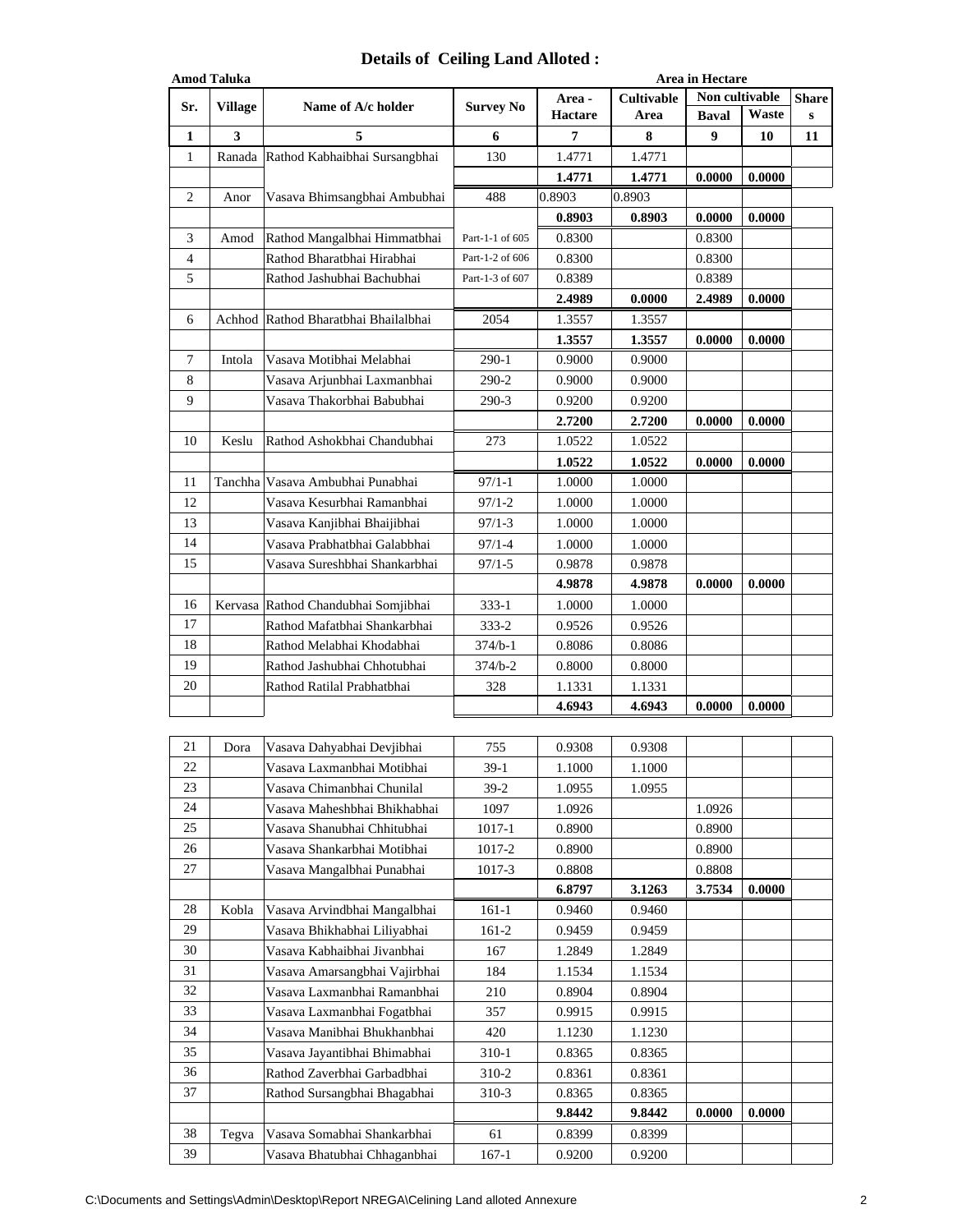| 40 |        | Vasava Gordhanbhai Jesangbhai  | $167 - 2$       | 0.9200  | 0.9200  |        |        |  |
|----|--------|--------------------------------|-----------------|---------|---------|--------|--------|--|
| 41 |        | Vasava Fattesangbhai Punabhai  | $167 - 3$       | 0.9200  | 0.9200  |        |        |  |
| 42 |        | Vasava Natvarbhai Gokulbhai    | $167 - 4$       | 0.9200  | 0.9200  |        |        |  |
| 43 |        | Vasava Somabhai Lavghanbhai    | $167 - 5$       | 0.9200  | 0.9200  |        |        |  |
| 44 |        | Vasava Arvindbhai Khodabhai    | $167-6$         | 0.9200  | 0.9200  |        |        |  |
| 45 |        | Vasava Kanchanbhai Punabhai    | 167-7           | 0.9550  | 0.9550  |        |        |  |
| 46 |        | Vasava Maganbhai Gokulbhai     | $190-1$         | 1.0000  | 1.0000  |        |        |  |
| 47 |        | Vasava Kalidas Haribhai        | 190-2           | 1.0000  | 1.0000  |        |        |  |
| 48 |        | Vasava Gambhirbhai Punabhai    | $190-3$         | 0.9846  | 0.9846  |        |        |  |
| 49 |        | Vasava Jivanbhai Tribhovanbhai | 63              | 1.0724  | 1.0724  |        |        |  |
|    |        |                                |                 | 11.3719 | 11.3719 | 0.0000 | 0.0000 |  |
| 50 | Buva   | Vasava Jayantibhai Shanubhai   | $486/2 - 1$     | 1.0000  | 1.0000  |        |        |  |
| 51 |        | Vasava Bhikhabhai Gordhanbhai  | $486/2 - 2$     | 1.0000  | 1.0000  |        |        |  |
| 52 |        | Rathod Melabhai Fattesangbhai  | $486/2 - 3$     | 1.0655  | 1.0655  |        |        |  |
| 53 |        | Vasava Jagdishbhai Melabhai    | 1130            | 1.1635  | 1.1635  |        |        |  |
|    |        |                                |                 | 4.2290  | 4.2290  | 0.0000 | 0.0000 |  |
| 54 | Vadiya | Vasava Indravadan Mavjibhai    | Part 2-1 of 231 | 1.0400  |         |        | 1.0400 |  |
| 55 |        | Vasava Hasmukhbhai Chaturbhai  | Part 2-2 of 231 | 1.0400  |         |        | 1.0400 |  |
| 56 |        | Vasava Somabhai Ambubhai       | Part 2-3 of 231 | 1.0400  |         |        | 1.0400 |  |
| 57 |        | Vasava Raijibhai Umedbhai      | Part 2-4 of 231 | 1.0400  |         |        | 1.0400 |  |
| 58 |        | Vasava Somabhai Dolatbhai      | Part 2-5 of 231 | 1.0400  |         |        | 1.0400 |  |
| 59 |        | Vasava Dalsukhbhai Dipabhai    | Part 2-6 of 231 | 1.0400  |         |        | 1.0400 |  |
| 60 |        | Vasava Mansukhbhai Kesurbhai   | Part 2-7 of 231 | 1.0494  |         |        | 1.0494 |  |
| 61 |        |                                |                 | 7.2894  |         | 0.0000 | 7.2894 |  |

**59.2905 45.7488 6.2523 7.2894**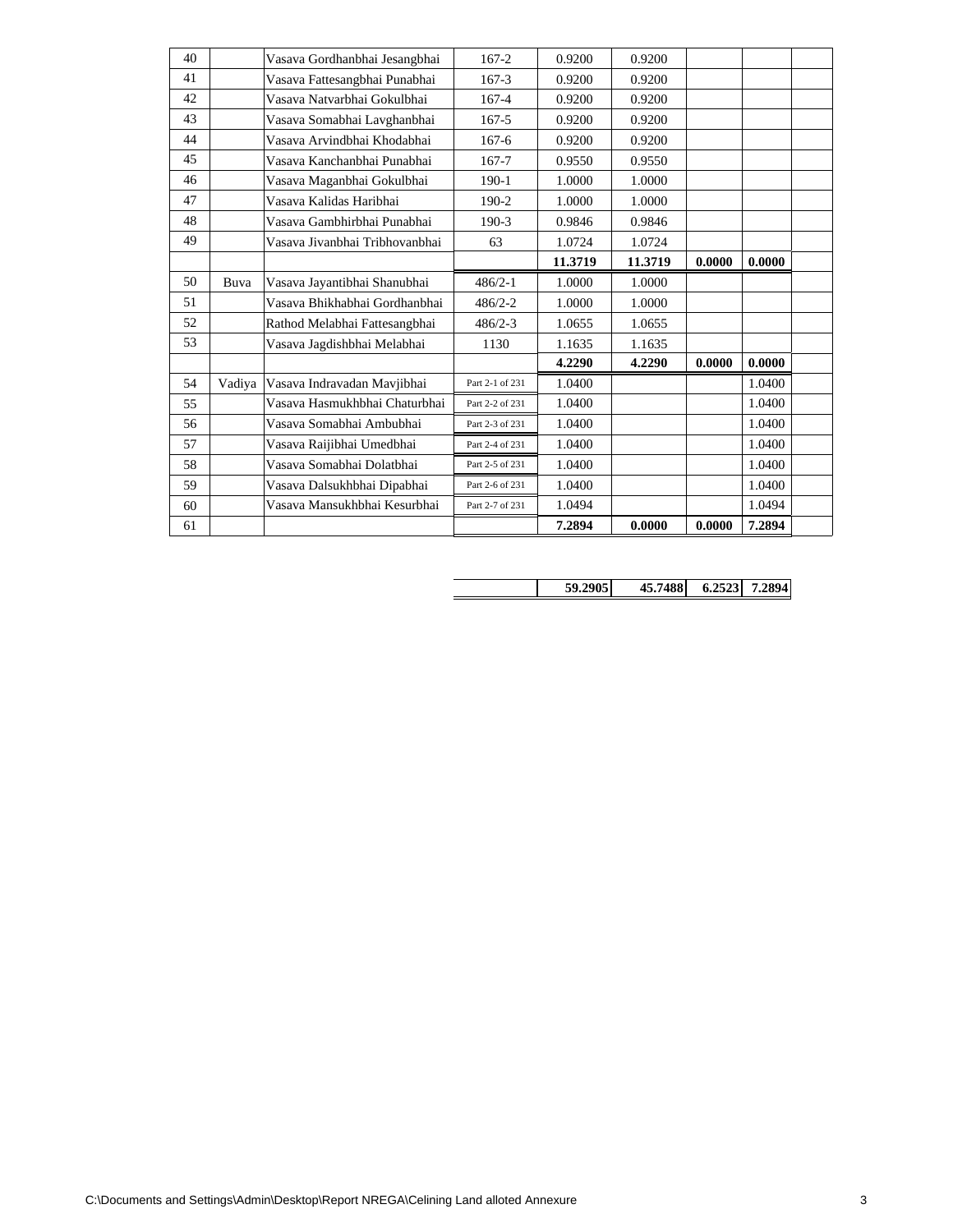## **Details of Ceiling Land Alloted :**

|                | Vagra Taluka<br>Area in Hectare |                                     |                  |                |            |               |       |               |  |
|----------------|---------------------------------|-------------------------------------|------------------|----------------|------------|---------------|-------|---------------|--|
|                |                                 |                                     |                  |                |            | Noncultivable |       |               |  |
|                | <b>Village</b>                  | Name of A/c holder                  |                  | Area -         | Cultivable | Area          |       | <b>Shares</b> |  |
| Sr.            |                                 |                                     | <b>Survey No</b> | <b>Hactare</b> | Area       |               | Waste |               |  |
|                |                                 |                                     |                  |                |            | <b>Baval</b>  | Land  |               |  |
| 1              | 3                               | 5                                   | 6                | 7              | 8          | 9             | 10    | 11            |  |
| 1              | Saran                           | Rathod Bhikhabhai Maganbhai         | Part of 18       | 1.31           | 1.31       |               |       |               |  |
| $\overline{c}$ |                                 | Rathod Chhaganbhai Himmatbhai       | 281/1            | 1.35           | 1.35       |               |       |               |  |
| 3              |                                 | Rathod Rameshbhai Punabhai          | 281/82           | 1.38           | 1.38       |               |       |               |  |
| 4              |                                 | Rathod Ramanbhai Ukkadbhai          | Part of 403      | 0.95           | 0.95       |               |       |               |  |
|                |                                 |                                     | Total            | 4.99           | 4.99       |               |       |               |  |
| 5              |                                 |                                     | 89               | 1.21           | 1.21       |               |       |               |  |
|                | <b>Bhersam</b>                  | Rathod Maheshbhai Lakhabhai         |                  |                |            |               |       |               |  |
| 6              |                                 | Rathod Nagjibhai Tribhovanbhai      | 194              | 1.72           | 1.72       |               |       |               |  |
| $\tau$         |                                 | Rathod Rajeshbhai Melabhai          | 627              | 0.87           | 0.87       |               |       |               |  |
| 8              |                                 | Vasava Kiranbhai Somabhai           | Part-2 of 913    | 0.80           |            | 0.80          |       |               |  |
|                |                                 |                                     | Total            | 4.60           | 3.80       | 0.80          | 0.00  | 0.00          |  |
| 9              | Ora                             | Vasava Mangalbhai Kabhaibhai        | 416              | 0.81           | 0.81       |               |       |               |  |
| 10             |                                 | Vasava Motibhai Narottambhai        | 431/1            | 1.11           | 1.11       |               |       |               |  |
| 11             |                                 | Vasava Ukkadbhai Chhaganbhai        | 431/2            | 1.11           | 1.11       |               |       |               |  |
|                |                                 |                                     | Total            | 3.03           | 3.03       |               |       |               |  |
| 12             |                                 |                                     |                  |                |            |               |       |               |  |
|                | Ochhan                          | Vasava Dashrath Ishwarbhai          | 60/1             | 1.00           | 1.00       |               |       |               |  |
| 13             |                                 | Vasava Vinodbhai Kabhaibhai         | 60/2             | 1.00           | 1.00       |               |       |               |  |
| 14             |                                 | Vasava Balubhai Lalubhai            | 287              | 1.37           | 1.37       |               |       |               |  |
| 15             |                                 | Vasava Rajeshahbai Lallubhai        | 299              | 1.41           | 1.41       |               |       |               |  |
| 16             |                                 | Rathod Bhikhabhai Pasabhai          | 663              | 1.37           | 1.37       |               |       |               |  |
|                |                                 |                                     | Total            | 6.15           | 6.15       |               |       |               |  |
| 17             | Vahiyal                         | Vasava Nirubeb Mohanbhai            | 99               | 1.15           | 0.40       | 0.15          | 0.60  |               |  |
| 18             |                                 | Vasava Bhikhabhai Shankarbhai       | 105              | 1.32           | 1.32       |               |       |               |  |
| 19             |                                 | Vasava Bachubhai Bhikhabhai         | 181              | 1.69           | 1.69       |               |       |               |  |
|                |                                 |                                     |                  |                |            |               |       |               |  |
| 20             |                                 | Vasava Kevalbhai Mansangbhai        | 184/1            | 1.00           | 0.40       | 0.60          |       |               |  |
| 21             |                                 | Vasava Babiben Mansangbhai          | 184/2            | 1.02           | 0.40       | 0.62          |       |               |  |
| 22             |                                 | Vasava Mafatbhai Parsottambhai      | 190              | 1.77           | 0.77       | 1.00          |       |               |  |
| 23             |                                 | Vasava Sureshbhai Punabhai          | 192/1            | 0.96           | 0.40       | 0.56          |       |               |  |
| 24             |                                 | Vasava Ranchhodbhai Mangalbhai      | 192/2            | 0.95           | 0.40       | 0.55          |       |               |  |
| 25             |                                 | Vasava Maheshbhai Mangubhai         | 255              | 1.09           | 1.09       |               |       |               |  |
| 26             |                                 | Vasava Gokulbhai Bhagwanbhai        | 279/1            | 1.56           | 1.56       |               |       |               |  |
| 27             |                                 | Vasava Shantilal Punabhai           | 279/2            | 1.56           | 1.56       |               |       |               |  |
| 28             |                                 | Vasava Bhimabhai Punabhai           | 279/3            | 1.56           | 0.50       | 0.50          | 0.56  |               |  |
| 29             |                                 | Vasava Surajben Udesangbhai         | 295/1            | 1.33           | 1.33       |               |       |               |  |
|                |                                 |                                     |                  |                |            |               |       |               |  |
| 30             |                                 | Vasava Dhulabhai Bhaijibhai         | 295/2            | 1.33           | 1.33       |               |       |               |  |
| 31             |                                 | Vasava Kanubhai Mangalbhai          | 295/3            | 1.33           | 1.33       |               |       |               |  |
| 32             |                                 | Vasava Laxmanbhai Raijibhai         | 295/4            | 1.36           | 0.75       | 0.61          |       |               |  |
| 33             |                                 | Vasava Laxmanbhai Pirabhai          | 362/1            | 1.14           | 0.00       | 0.50          | 0.64  |               |  |
| 34             |                                 | Vasava Kanubhai Shanubhai           | 362/2            | 1.14           | 0.00       | 0.50          | 0.64  |               |  |
| 35             |                                 | Vasava Shankarbhai Zinabhai         | 389/1            | 1.79           | 0.40       | 0.50          | 0.89  |               |  |
| 36             |                                 | Vasava Narmadaben Chimanbhai        | 389/2            | 1.79           | 0.40       | 0.50          | 0.89  |               |  |
| 37             |                                 | Vasava Ukkadbhai Mathurbhai         | 417              | 1.48           | 0.48       | 0.50          | 0.50  |               |  |
| 38             |                                 | Vasava Shanubhai Jesangbhai         | 438              | 0.98           |            |               | 0.98  |               |  |
| 39             |                                 | Vasava Maheshbhai Bhikhabhai        | 499              | 1.67           |            | 0.67          | 1.00  |               |  |
|                |                                 |                                     |                  |                |            |               |       |               |  |
| 40             |                                 | Rathod Bhikhabhai Jesangbhai        | 594              | 1.06           |            | 0.50          | 0.56  |               |  |
| 41             |                                 | Rathod Prabhatbhai Bhagubhai        | 652              | 1.52           | 0.52       | 0.50          | 0.50  |               |  |
| 42             |                                 | Vasava Pravinbhai Bhikhabhai        | 690/1            | 1.05           |            | 1.05          |       |               |  |
| 43             |                                 | Rathod Chandubhai Mathurbhai        | 743/1            | 1.51           |            | 1.51          |       |               |  |
| 44             |                                 | Vasava Madhuben Bhimabhai           | 743/2            | 1.51           | 1.51       |               |       |               |  |
| 45             |                                 | Vasava Kalidas Chhitubhai           | 743/3            | 1.51           | 1.00       | 0.51          |       |               |  |
| 46             |                                 | Rathod Arvindbhai Bhagubhai         | 743/4            | 1.53           | 1.53       |               |       |               |  |
|                |                                 |                                     | Total            | 40.66          | 21.07      | 11.83         | 7.76  |               |  |
| 47             |                                 | Vichhiyad Rathod Manharbhai Bhailal | Part-2 of 64/1   | 1.70           | 1.70       |               |       |               |  |
|                |                                 |                                     |                  |                |            |               |       |               |  |
| 48             |                                 | Rathod Maheshbhai Manubhai          | 92a/1            | 1.30           | 1.30       |               |       |               |  |
| 49             |                                 | Rathod Arvindbhai Shivabhai         | $92a/1-2$        | 1.30           | 1.30       |               |       |               |  |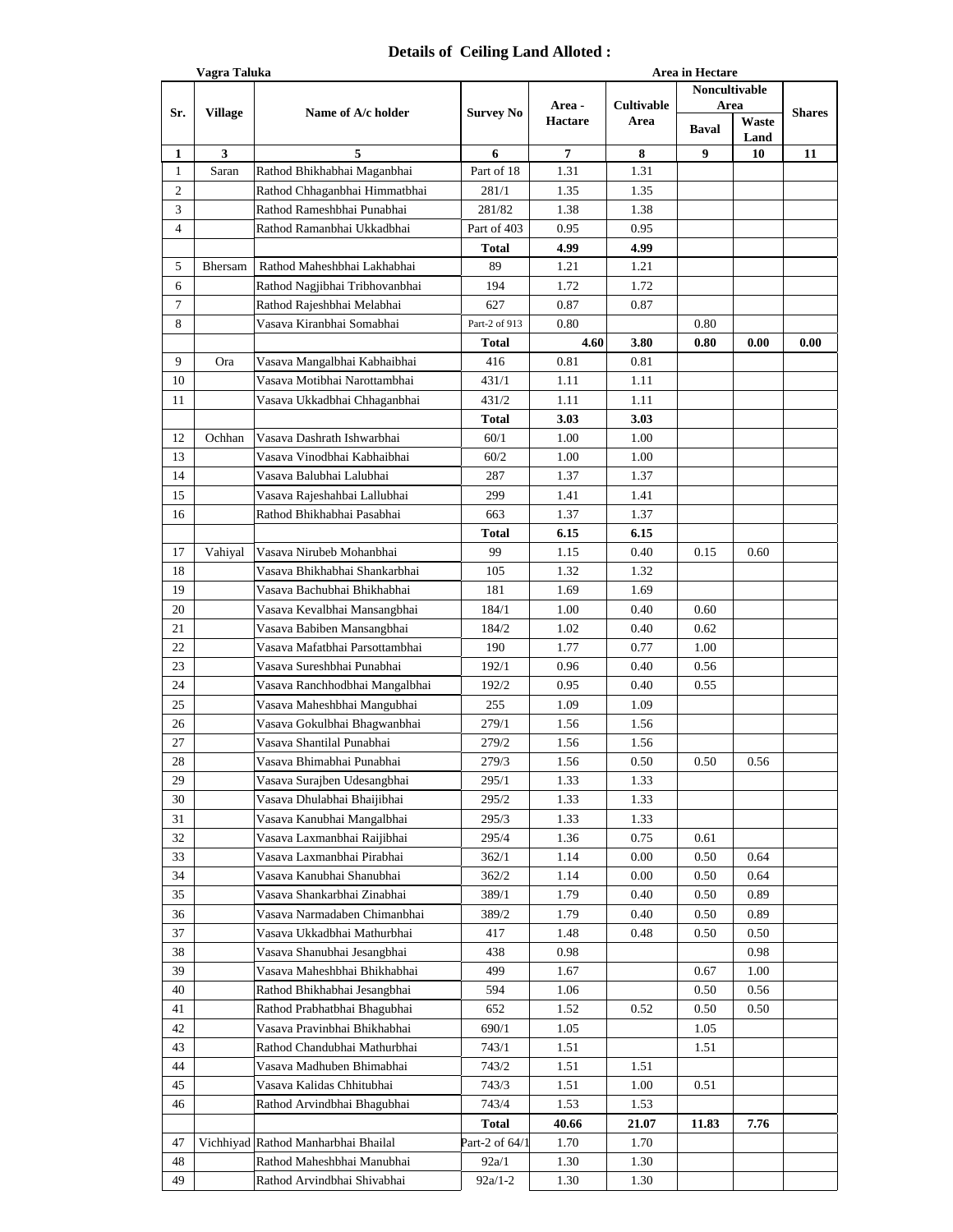| 50  |         | Rathod Melabhai Manilal         | 96             | 1.54  | 1.54  |      |      |  |
|-----|---------|---------------------------------|----------------|-------|-------|------|------|--|
|     |         |                                 | <b>Total</b>   | 5.84  | 5.84  |      |      |  |
| 51  | Vilayat | Vasava Dahyabhai Bhailal        | 477            | 1.28  | 1.00  | 0.28 |      |  |
| 52  |         | Vasava Dhanjibhai Lallubhai     | 470/2          | 1.28  | 1.00  | 0.28 |      |  |
| 53  |         | Vasava Shanubhai Melabhai       | 589            | 0.89  | 0.89  |      |      |  |
| 54  |         | Rathod Sonabhai Antolbhai       | Part of 979    | 1.20  | 0.20  | 1.00 |      |  |
| 55  |         | Vasava Chimanbhai Bachubhai     | Part of 1096   | 1.64  | 0.64  | 1.00 |      |  |
|     |         |                                 | Total          | 6.29  | 3.73  | 2.56 |      |  |
| 56  | Paldi   | Rathod Ranchhodbhai Govindbhai  | 105            | 0.96  | 0.96  |      |      |  |
| 57  |         | Rathod Mukeshbhai Chhotubhai    | 223b-1         | 0.91  | 0.91  |      |      |  |
| 58  |         | Rathod Kamleshbhai Shanubhai    | 223b-2         | 0.91  | 0.91  |      |      |  |
| 59  |         | Rathod Natvarbhai Shantilal     | 265-1          | 1.32  | 0.40  | 0.58 |      |  |
| 60  |         | Rathod Sudhaben Sureshbhai      | 265/2          | 1.32  | 0.32  | 0.50 | 0.50 |  |
| 61  |         | Rathod Jashvantbhai Shantilal   | 387            | 1.12  | 1.12  |      |      |  |
|     |         |                                 | Total          | 6.54  | 4.62  | 1.08 | 0.50 |  |
| 62  | Rahad   | Rathod Ganpatbhai Mathurbhai    | 40             | 1.09  | 1.09  |      |      |  |
| 63  |         | Rathod Chandubhai Bhatubhai     | 83             | 1.86  | 1.86  |      |      |  |
| 64  |         | Vasava Rameshbhai Kevalbhai     | 155            | 0.99  | 0.99  |      |      |  |
|     |         |                                 | <b>Total</b>   | 3.94  | 3.94  |      |      |  |
| 65  | Saladra | Vasava Mukeshbhai Kantibhai     | 44             | 0.83  | 0.40  | 0.43 |      |  |
| 66  |         | Vasava Prakashbhai Shanubhai    | 47-1           | 1.00  |       | 1.00 |      |  |
| 67  |         | Vasava Ratilal Shankarbhai      | 47-2           | 1.05  | 0.50  | 0.55 |      |  |
| 68  |         | Vasava Dineshchandra Mangalbhai | 142-1          | 1.65  | 1.65  |      |      |  |
| 69  |         | Vasava Jayantibhai Shankarbhai  | 142-2          | 1.65  | 1.65  |      |      |  |
| 70  |         | Vasava Ramanbhai Haribhai       | 142-3          | 1.65  | 0.40  | 0.50 | 0.65 |  |
| 71  |         | Vasava Chimanbhai Ambalal       | 142-4          | 1.65  | 1.00  | 0.65 |      |  |
| 72  |         | Vasava Thakorbhai Gopalbhai     | 165            | 0.86  | 0.86  |      |      |  |
| 73  |         | Vasava Rameshbhai Mahijibhai    | 209-a1         | 1.34  | 1.34  |      |      |  |
| 74  |         | Vasava Melabhai Shanubhai       | 209a-2         | 1.35  | 1.35  |      |      |  |
| 75  |         | Vasava Bhikhabhai Haribhai      | 228            | 1.46  | 1.46  |      |      |  |
|     |         |                                 |                |       |       |      |      |  |
|     |         |                                 | Total          | 14.49 | 10.61 | 3.13 | 0.65 |  |
| 76  | Pisad   | Vasava Maheshbhai Bhailalbhai   | 84             | 0.81  |       |      | 0.84 |  |
| 77  |         | Rathod Dilipbhai Ambalal        | Part of 130    | 0.80  | 0.80  |      |      |  |
| 78  |         | Rathod Laxmanbhai Chandubhai    | Part-1 of 182  | 1.62  | 1.62  |      |      |  |
| 79  |         | Rathod Chhaganbhai Somabhai     | 132/1          | 1.26  |       |      |      |  |
| 80  |         | Rathod Dalpatbhai Chandubhai    | 132/2          | 1.26  |       |      |      |  |
| 81  |         | Vasava Ambalalbhai Somabhai     | 132/3          | 1.27  | 1.27  |      |      |  |
|     |         |                                 | Total          | 7.02  | 3.69  |      | 0.84 |  |
| 82  | Kalam   | Rathod Robertbhai Jesangbhai    | Part of 144    | 0.89  | 0.89  |      |      |  |
| 83  |         | Vasava Rameshabhai Ramsangbhai  | Part2-1 of 36  | 1.06  | 1.06  |      |      |  |
| 84  |         | Vasava Govindbhai Bhikhabhai    | Part 2-2 of 36 | 1.07  | 1.07  |      |      |  |
|     |         |                                 | Total          | 3.02  | 3.02  |      |      |  |
| 85  | Vagra   | Rathod Kamlaben Bhukhanbhai     | 100            | 0.82  | 0.82  |      |      |  |
| 86  |         | Rathod Laxmanbhai Dhanabhai     | 263/1          | 1.17  | 1.17  |      |      |  |
| 87  |         | Rathod Maganbhai Sadabhai       | 263/2          | 1.17  | 1.17  |      |      |  |
| 88  |         | Rathod Budhabhai Lakhabhai      | 263/3          | 1.17  | 0.50  | 0.50 | 0.17 |  |
| 89  |         | Rathod Ranjitbha Budhabhai      | 263/4          | 1.17  |       | 1.17 |      |  |
| 90  |         | Rathod Bharatbhai Bhagubhai     | 263/5          | 1.17  | 1.17  |      |      |  |
| 91  |         | Rathod Kanubhai Viththhalbhai   | 263/6          | 1.19  | 1.19  |      |      |  |
| 92  |         | Rathod Bhikhabhai Mogalbhai     | 380            | 1.36  | 0.76  | 0.60 |      |  |
| 93  |         | Rathod Kanubhai Ranchhodbhai    | 381/1          | 1.24  | 0.50  | 0.74 |      |  |
| 94  |         | Rathod Thakorbhai Budhabhai     | 381/2          | 1.24  |       | 1.24 |      |  |
| 95  |         | Rathod Maheshbhai Maganbhai     | 525            | 1.32  |       | 1.32 |      |  |
| 96  |         | Rathod Devjibhai Raysangbhai    | 744-1          | 1.02  |       | 1.02 |      |  |
| 97  |         | Rathod Somabhai Trikambhai      | 744-2          | 1.03  |       | 1.03 |      |  |
| 98  |         | Rathod Jesangbhai Gordhanbhai   | 758            | 1.44  | 1.44  |      |      |  |
| 99  |         | Rathod Arjunbhai Raijibhai      | 760            | 1.15  | 1.15  |      |      |  |
| 100 |         | Rathod Fuliben Dhanabhai        | 834            | 0.82  |       | 0.82 |      |  |
| 101 |         | Rathod Raijibhai Viththhalbhai  | 1104           | 0.98  | 0.98  |      |      |  |